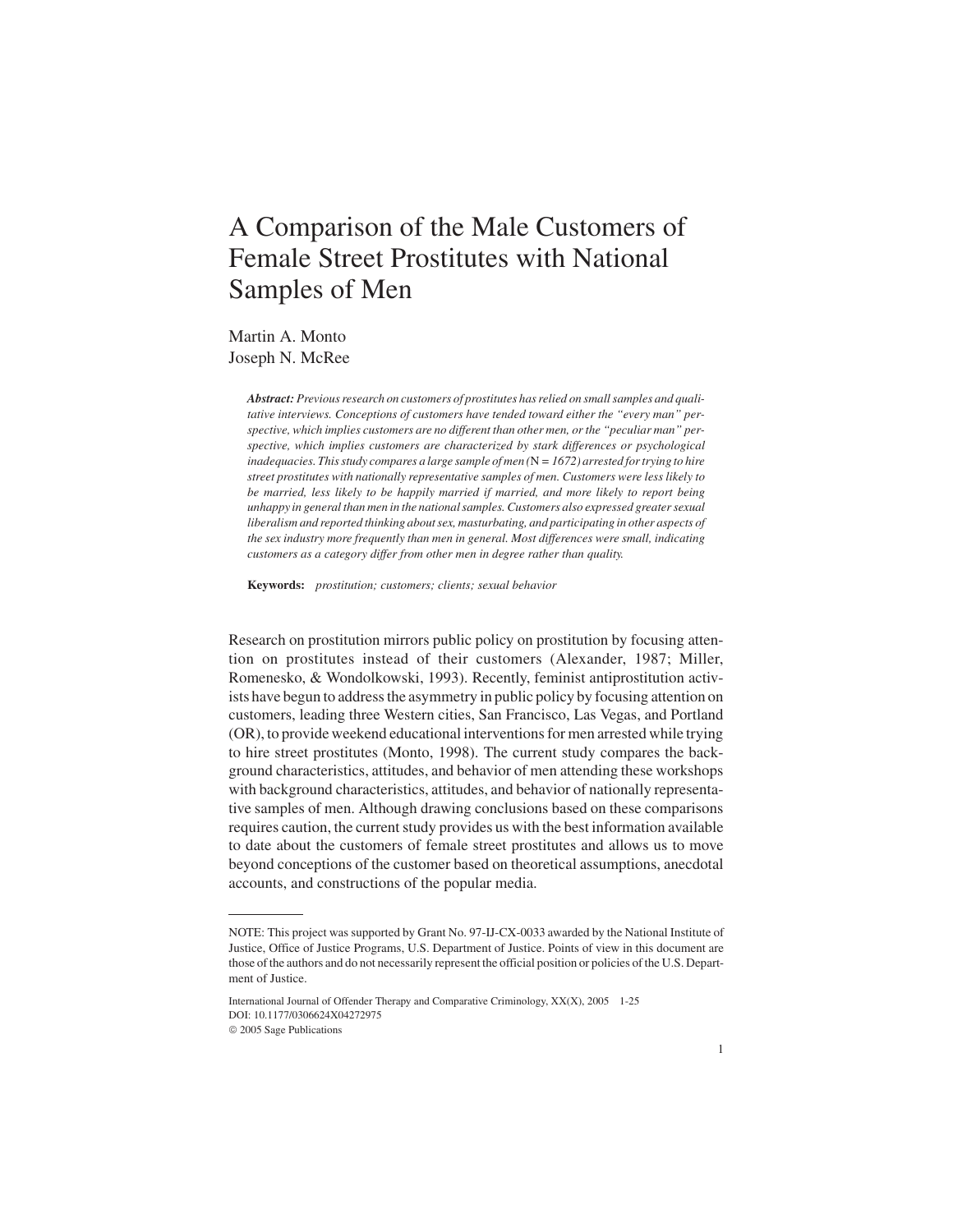Scholarly work on the customers of prostitutes, though limited, may be broadly characterized as having two contradictory conceptions of the prototypical customer. One, which we refer to as the every man perspective, implies that the customers of prostitutes are no different from men in general. A second, which we call the peculiar man perspective implies that customers of prostitutes are characterized by social or personal deficiencies, or other distinctive qualities. The findings elaborated in this article, as well as other findings, indicate problems with both of these perspectives and suggest an intermediate position.

The prevalence of prostitution, as well as the level of social acceptance it enjoys, vary historically and cross-nationally (Bullough & Bullough, 1987). In the United States, popular and scholarly attitudes toward prostitution were influenced by pioneering research on male sexuality conducted by Kinsey and colleagues (Kinsey, Pomeroy, & Martin, 1948). Although it did not result in the widespread acceptance of prostitution itself, the research supported the idea that a majority of adult men in the United States patronized prostitutes. Kinsey and his colleagues collected an extremely large sample of about 18,000 and estimated that 69% of American men had patronized prostitutes (Kinsey et al., 1948). However, because it was a convenience sample rather than a probability sample, it did not provide a sound basis for generalizing about the behavior of U.S. men (Michael, Gagnon, Laumann, & Kolata, 1994) and very likely resulted in overestimation of the proportion of men who had visited prostitutes. Nevertheless, these findings serve as a basis for an estimate by Benjamin and Masters (1964), who combined Kinsey's data with their own impressions to estimate that closer to 80% of men visited prostitutes. These findings are consistent with the every man perspective toward customers. Prostitution is not a crime in many European countries and Canada, though all criminalize related offenses, such as soliciting, loitering, and/or lewd conduct. Prostitution, even when legal, remains a concern for law enforcement because it is sometimes associated with other crime, and prostitutes are disproportionately represented among victims of violence. The legal status of prostitution and the intensity of enforcement efforts reflect the degree to which prostitution is accepted in a given city or country.

Feminist antiprostitution arguments, though originating from a very different point of view also seem consistent with the every man perspective toward customers. Some feminist works even cite Kinsey's findings (Kinsey et al., 1948) to support the idea that purchasing sex is a conventional though negative aspect of the masculine sexual experience. Schrage (1992) argued against treating customers as deviant on the grounds that they are "acting in accordance with dominant social values and beliefs" (p. 43), a perspective echoed by Barry (1995). Dworkin's (1993) arguments support a conception of customers that is inseparable from men in general. Dworkin (1993) suggested the following:

He is everyone. I want you to take one hour, on Monday. I want you to walk through school, and I want you to look at every man. I want you to take his clothes off with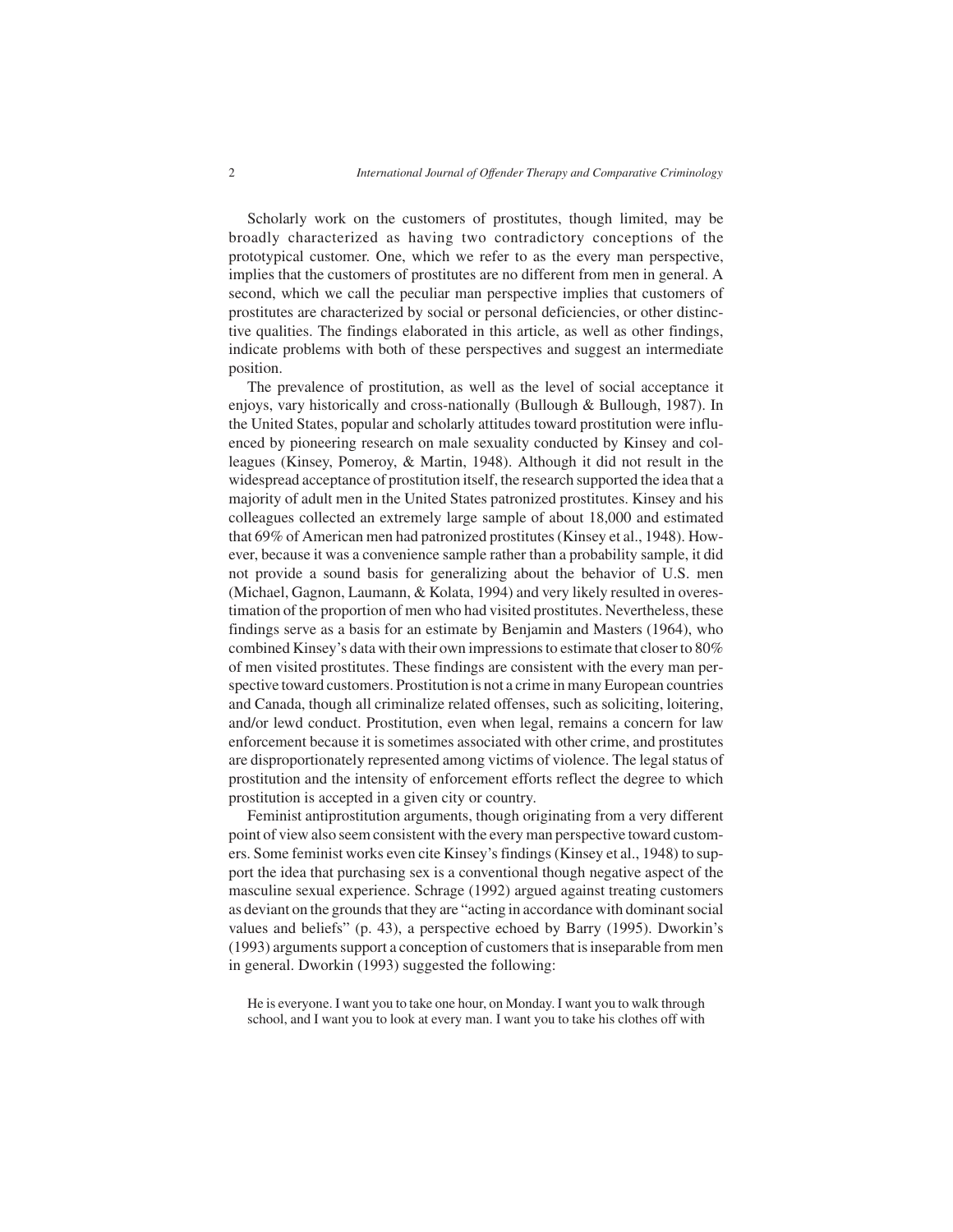your eyes. I want you to see him with a stiff prick. I want you in your mind to put him on top of a woman with money on the table next to them. Everyone. The dean of this law school, the professors, the male students, everyone. (p. 8)

Although Dworkin later (1993) explained that "this is the world prostituted women live in," the exercise in imagery that she advocates clearly implies that every man is a potential customer.

Qualitative researchers studying customers also tend to emphasize similarities between the customers of prostitutes and men in general. Studies, in the United States (Holzman & Pines, 1982) and other countries (McKeganey & Barnard, 1996), have rightfully argued against stereotyping customers as psychologically inadequate or deviant. According to Armstrong (1978), the qualities typical of customers in the massage parlor he studied were the same qualities typical of visitors to the West Coast city where the research was conducted. The efforts of these researchers to debunk misconceptions about customers imply, perhaps unintentionally, that customers are no different from men in general, thus supporting the every man perspective.

Alternatively, the customers of prostitutes may be characterized by background qualities, attitudes, or personal characteristics that distinguish them from men in general. For this to be true, there would have to be solid evidence that far fewer than 69% of men, as reported by Kinsey and colleagues in 1948, visit prostitutes. Reports based on the methodologically sound National Health and Social Life Survey (Michael et al., 1994) found that only about 16% of men in the United States had ever visited a prostitute, and that only about .6% of men in the United States had visited a prostitute during the previous year (Michael et al., 1994). Furthermore, the study found that the percentage of men whose first sexual experience was with a prostitute declined among men who came of age in the 1990s (1.5%) in comparison to men who came of age in the 1950s (7%). The small proportion of men who regularly patronize prostitutes allows for the possibility that this group may be distinct from the general population of men.

In its most extreme form, the peculiar man perspective implies that differences between customers and other men could be considerable. Holzman and Pines (1982) argued that customers have been depicted by the social scientific literature as having psychological, social, or physical inadequacies that drive them to seek out prostitutes. Indeed, Glover (1943) argued that customers of prostitutes have regressed to an infant stage of sexual development, and Ellis (1959) described the irrational attitudes and neuroses of customers. These conceptions imply that customers differ strikingly and qualitatively from other men.

What differences might one find between the customers of prostitutes and other men? Because most information regarding the customers of prostitutes is anecdotal, characterizations of this group of men vary widely. Some feminist characterizations, based on a conception of prostitution as the exploitation of women (e.g., Hunter, 1993) and supported by the accounts of prostitutes (McKeganey & Barnard, 1996; Silbert & Pines, 1983) imply that customers of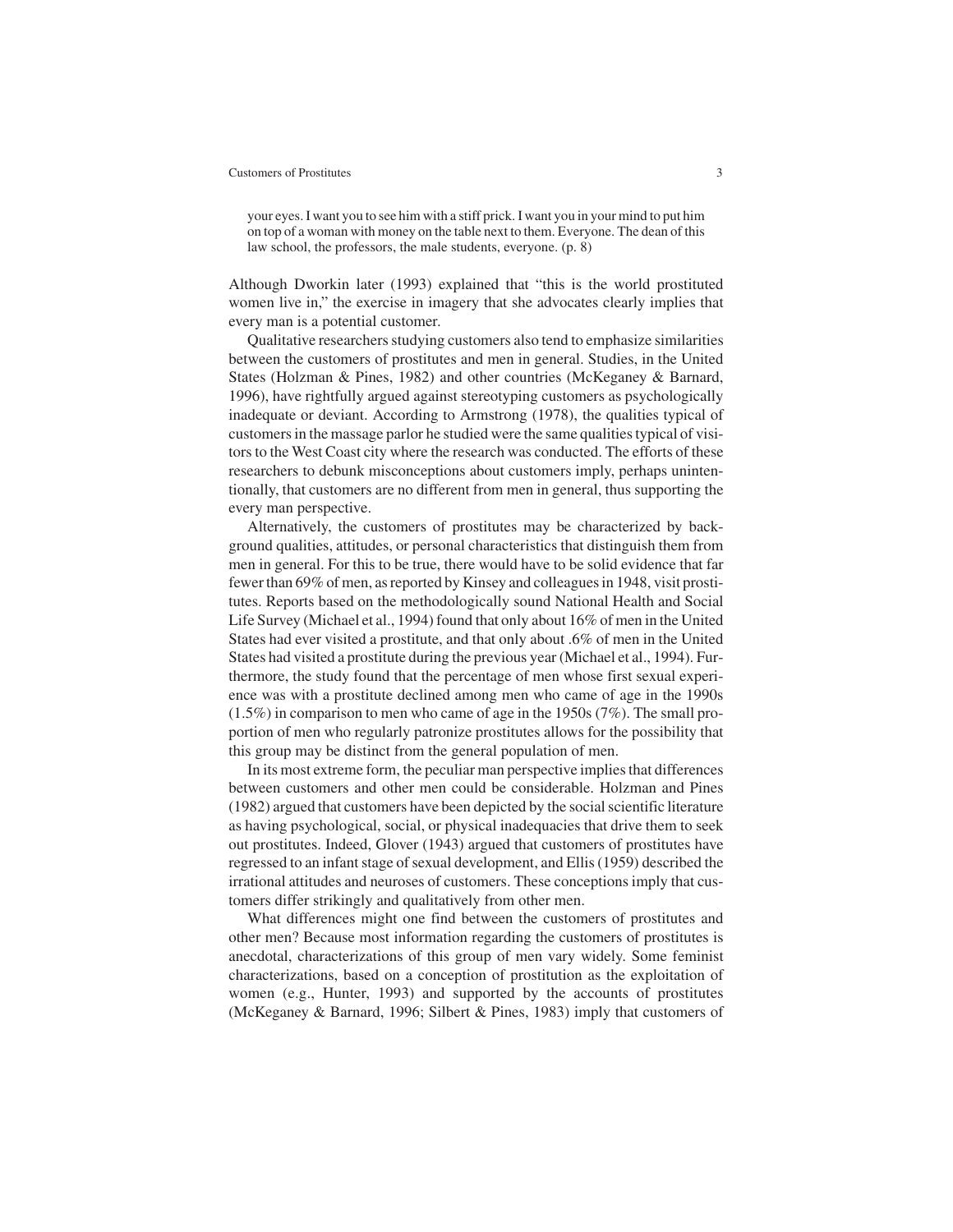prostitutes may be disproportionately attracted to violence. Although Monto and Hoteling (2001) found customers no more likely than other samples of men to endorse so-called rape myths, attitudes believed to be associated with violence against women (Burt, 1980), they found a small proportion of the customers in their sample were attracted to violent sexuality, had negative attitudes toward prostitution, and endorsed rape myths.

Customers may include a disproportionate number of men who are unmarried and fulfill their desire for sexual relations or intimacy through prostitution (Bullough, 1970; Jordan, 1997). If married, they may be interested in sexual activities that their partner cannot or will not provide (Holzman & Pines, 1982; Jordan, 1997; McKeganey & Barnard, 1996). They may have fewer moral boundaries than other men (Holzman & Pines, 1982; Jordan, 1997) or have a habit of sexual relations with a large number of partners (Jordan, 1997; McKeganey & Barnard, 1996; Polatin, 1970). Striking differences between customers and nationally representative samples of men would support the peculiar man perspective toward the customers of prostitutes.

### **HYPOTHESES**

The San Francisco, Las Vegas, and Portland customer intervention programs allow for the first systematic comparison of the customers of street prostitutes with nationally representative samples of men. Although these comparisons are limited to a relatively small number of questions asked to customers and the nationally sampled men, they allow us to evaluate the following hypotheses:

- *Hypothesis 1:* Customers are less likely to be married, and those married report less marital happiness than men in general.
- *Hypothesis 2:* Customers report having more sexual partners during the past year and report having more sexual experiences than men in general.
- *Hypothesis 3:* Customers are more likely to report using pornography than men in general.
- *Hypothesis 4:* Customers express greater sexual liberalism than men in general.
- *Hypothesis 5:* Customers are more likely to report having served in the military than men in general.

Should striking differences emerge and the peculiar man perspective be supported, a second issue emerges: Do the differences between regular customers and first-time offenders mirror the differences between arrested customers and the national samples of men? The question is theoretically and empirically interesting. If repeat users are more different from men in general than are first-time offenders, it could imply that differences between customers and other men are differences in degree rather than in quality, thereby weakening support for the peculiar man perspective. Men could be seen as falling along a continuum, with those who never consider prostitution on one end and men who are regular users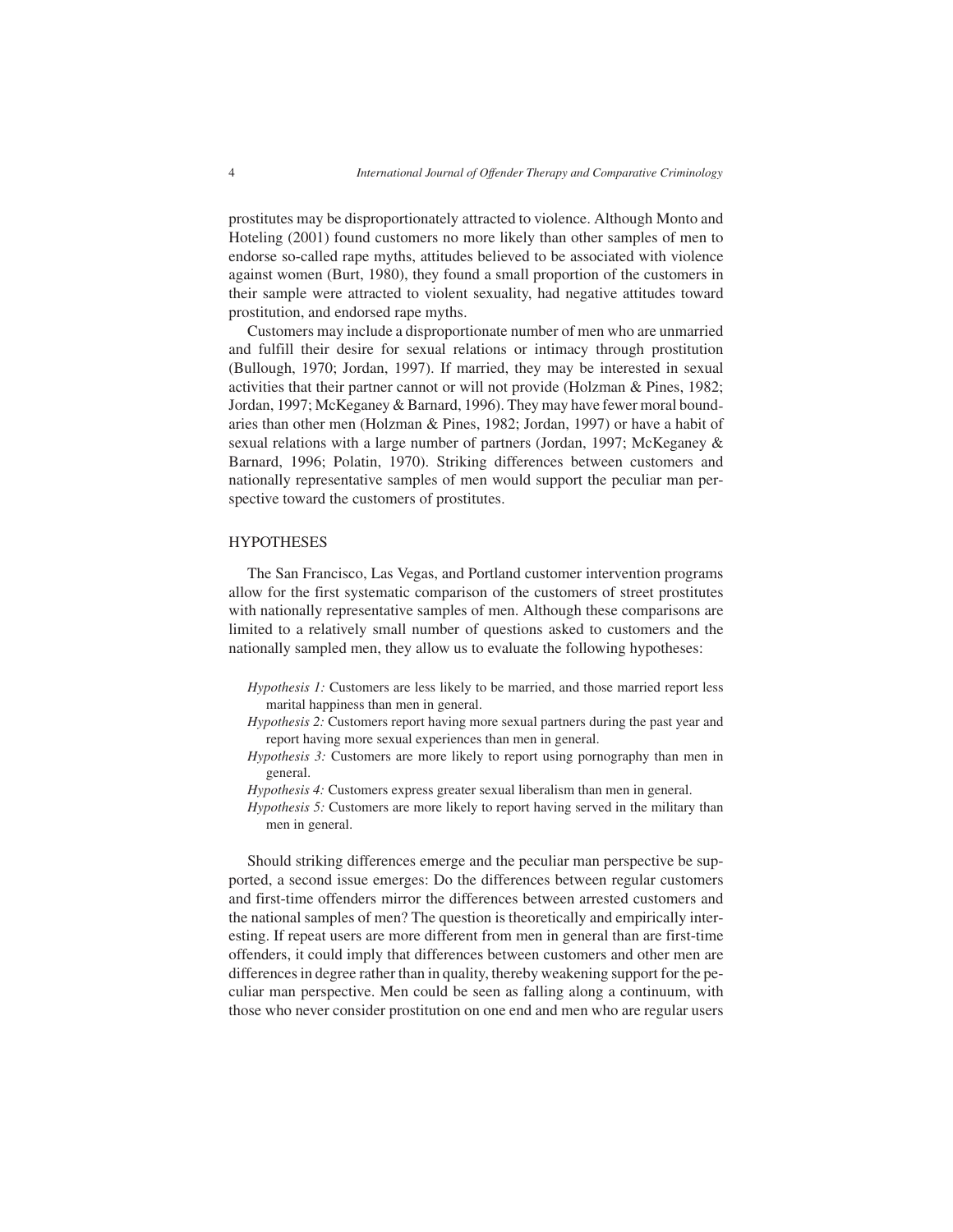on the other. Men who consider visiting prostitutes and would patronize them in certain circumstances or if given the opportunity might fall in the middle, and first-time users might fall slightly farther toward the regular-users pole. Because about 42% of the offenders sampled for the current study reported being with a prostitute either never or not within the past 12 months, this second issue can be conveniently explored in a sixth hypothesis:

*Hypothesis 6:* The differences between repeat users and first-time offenders will mirror the differences between arrested customers and the nationally sampled men, though differences will be less pronounced.

Should this hypothesis be supported, it would weaken support for the peculiar man perspective, implying that customers differ from noncustomers by degree rather than quality.

# **METHOD**

# PARTICIPANTS

Customers of prostitutes were drawn from three programs designed to educate men arrested for trying to hire street prostitutes about the problematic nature of prostitution and its exploitation of women. Questionnaires were administered and returned anonymously while men were gathered together immediately prior to each workshop. The return rate was more than 80%, with late arrivals, language barriers, and refusals accounting for the remainder. Of the respondents, 1,169 attended Saturday workshops in San Francisco, California, called the First Offenders Prostitution Program (FOPP); 433 attended a similar program in Las Vegas; and 70 attended a weekend-long workshop in Portland, Oregon, administered by the now-defunct Sexual Exploitation Education Project (SEEP). Data was gathered in San Francisco from 1995 to 1999, in Portland from 1995 to 1997, and in Las Vegas from 1997 to 1999.

Participants in these workshops had all been arrested for trying to hire prostitutes. Nearly all had propositioned female police officers posing as decoys on the streets. Among the arrested customers, about 23% claimed that the unconsummated sexual proposal for which they were arrested was their only experience with prostitution. In other words, though they sought sex with a prostitute and offered money in exchange for sex, they claimed never to have had sex with a prostitute. Another 19% reported that they had not visited a prostitute during the past 12 months. The presence of these men offers the opportunity to evaluate whether there are differences between these first timers—men who claim never to have been with a prostitute or who have not been with a prostitute during the past 12 months—and repeat users.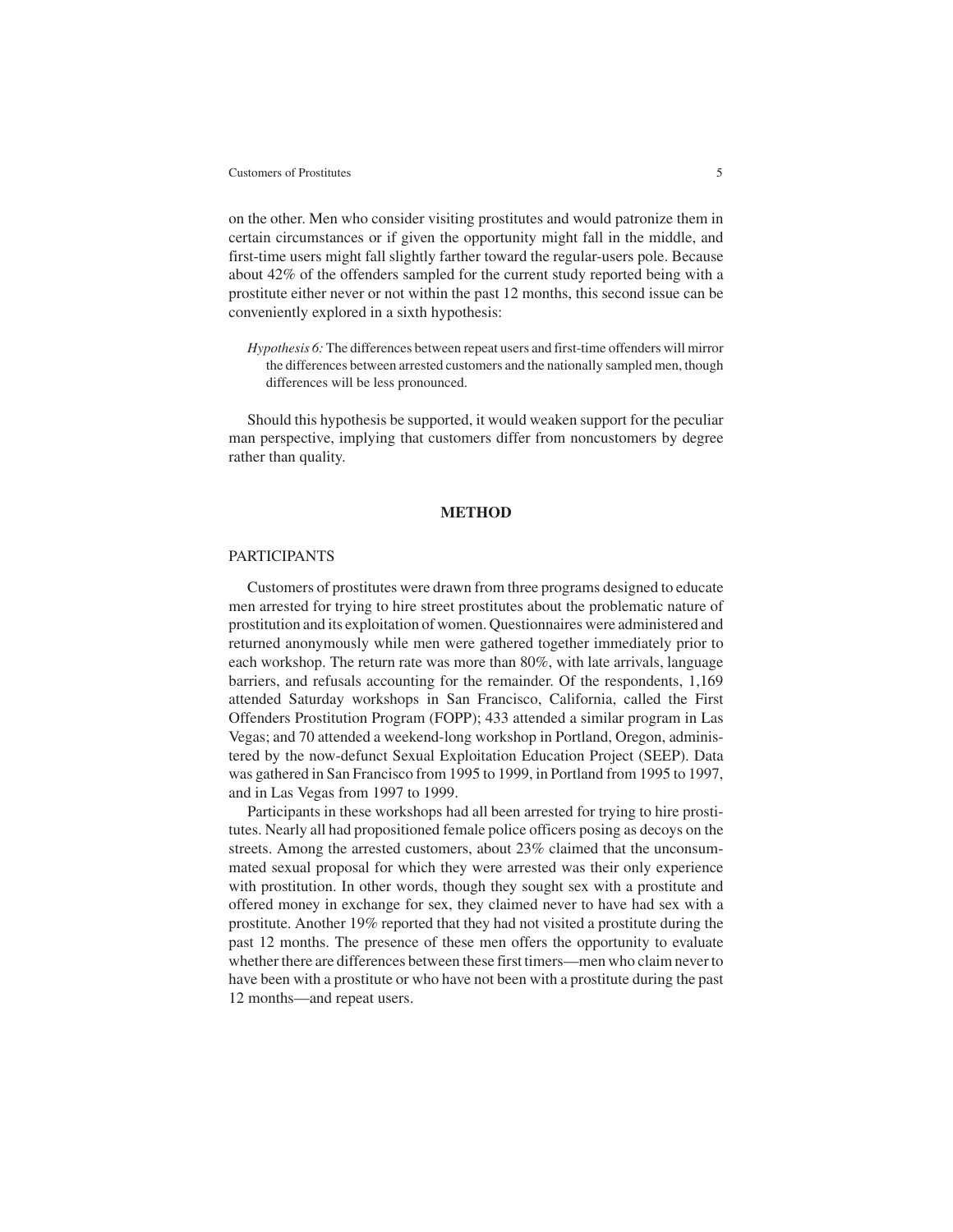Comparison groups were gathered drawn from two nationally representative data sets, the General Social Survey (GSS) of 1993, 1994 and 1996, conducted by the National Opinion Research Center, and the National Health and Social Life Survey (NHSLS) of 1992, conducted by researchers based at the University of Chicago. Both of these surveys employed the same sampling frame (Davis & Smith, 1992; Laumann, Gagnon, Michael, & Michaels, 1994) designed to yield nationally representative samples of U.S. households. Hence, they are not perfectly representative samples of men in particular. To make the samples more comparable, only men ages 18 through 55 years were included for analysis. Although there are a small number of older men arrested for trying to hire street prostitutes, the great majority of are younger than age 55 years. The NHSLS included men ages 18 though 59 years only, and the GSS included men from age 18 through 89 years. When men older than 55 are eliminated, the age distributions between the three samples have greater similarity.

#### VARIABLES

The comparisons provided in this article are limited to 26 items that were included on the customer survey and at least one of the national surveys. These items are displayed on each of the tables. Items included demographic characteristics including race, highest educational degree obtained, labor force status, marital status, sexual orientation, and age. Also compared are 10 items related to sexual behavior, including number of sexual partners during the past year, whether one of the partners was a regular partner, frequency of sex during the past year, gender of sexual partners during the past year, and frequency of masturbation. Five of these reflected participation in various aspects of the sex industry including use of pornographic magazines, use of pornographic videos, attending nude clubs, participating in nude gatherings, and having their picture taken nude (though the latter two items could include nonsexual activities). Four items measured sexual liberalism, asking respondents about the acceptability of sex before marriage, sex between teenagers, homosexual sex, and extramarital sex. Two other items asked how often respondents thought about sex and how often thinking about sex made them feel guilty. Additional items asked about whether the respondents had served in the military, whether they had been touched sexually by adults before puberty, and whether they had ever forced a woman to have sex; and married men were asked about the happiness of their marriages.

#### ANALYSIS

Simple comparisons of the response frequencies provide a relatively clear sense of the differences and similarities between groups. Because of the large sample sizes, chi-squared tests and other tests of ordinal data reveal a great many significant differences between the various groups available for comparison on these tables. The tables presented here employ Cramér's *V*, a chi-squared based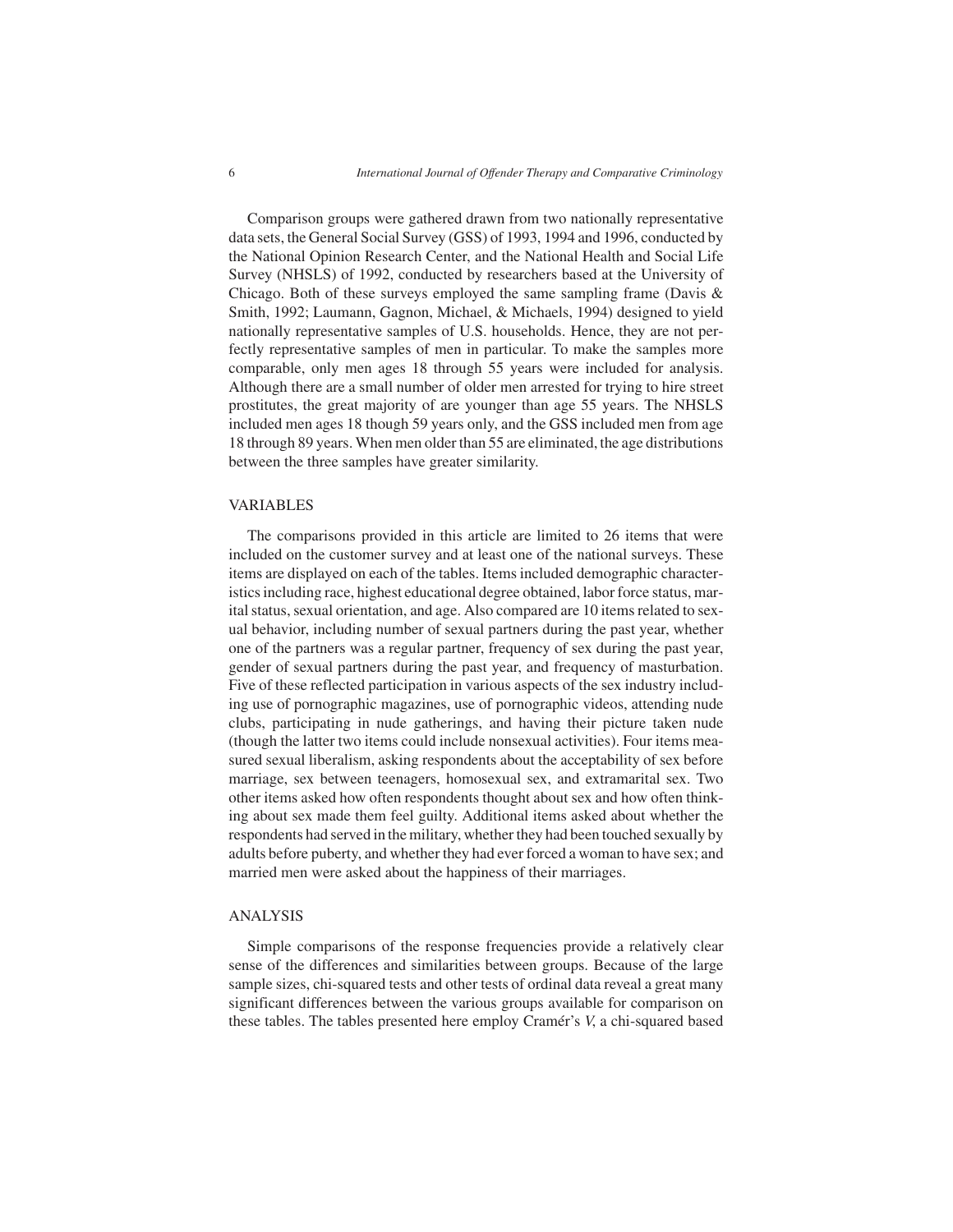measure of the strength of association between two nominal variables (Healey, 1990), which yields values ranging from 0 (*no relationship*, to 1 (*a perfect relationship*). Cramér's *V* is a symmetric measure, meaning its value does not vary depending on which variable is identified as independent. Significance tests are not abandoned entirely, as tables indicate whether relationships between variables reached statistical significance based on Pearson's chi-squared statistic.

### **RESULTS**

Table 1 presents the response frequencies of the national samples and the customer sample, along with a measure of the strength of association between each pair. And Table 2 allows comparisons between (a) nationally sampled men who did not report having ever visited prostitutes, (b) nationally sampled men who reported having visited prostitutes at some time during their lives, (c) offenders who had not been with a prostitute during the past year, and (d) offenders who had visited prostitutes at least once during the past year.

In addition to allowing comparisons between the samples, Table 1 provides information about the data available for analysis. Blank spaces for the national samples represent variables that were not available for one of the samples, either because questions were not asked or because they were asked differently, making them noncomparable. The number of respondents for whom data was available also varied greatly from variable to variable. This was due to the fact that some of the questions were not asked of all respondents. On the GSS, some items were not included all 3 years or were asked only of a representative subsample of men. In addition, there were two versions of the questionnaire administered to offenders. Although many items appeared on both versions, some were included only on the original questionnaire, and some were included only on the more recent questionnaire.

The background variables included on the tables are more informative in providing insight into the sampling process than they are in identifying meaningful differences between groups. For example, differences in age between the NHSLS and the GSS partly reflect an artifact of the sampling and dating conventions of the GSS. And differences in racial composition of respondents making up the two national samples reflect a deliberate oversample of Blacks by the NHSLS. Otherwise, differences between the two national samples are generally small, as one would hope, given they aim to be nationally representative. Differences between the national and offender samples on these background variables likely reflect regional differences rather than meaningful differences between offenders and nonoffenders. For example, the high proportion of offenders who were neither Black nor White reflects the characteristics of these three Western cities, in particular San Francisco's large proportion of individuals of Asian descent (U.S. Bureau of the Census, 1990). The sexual preference variable, which shows a lower proportion of homosexuals among the offender sample, reflects the fact that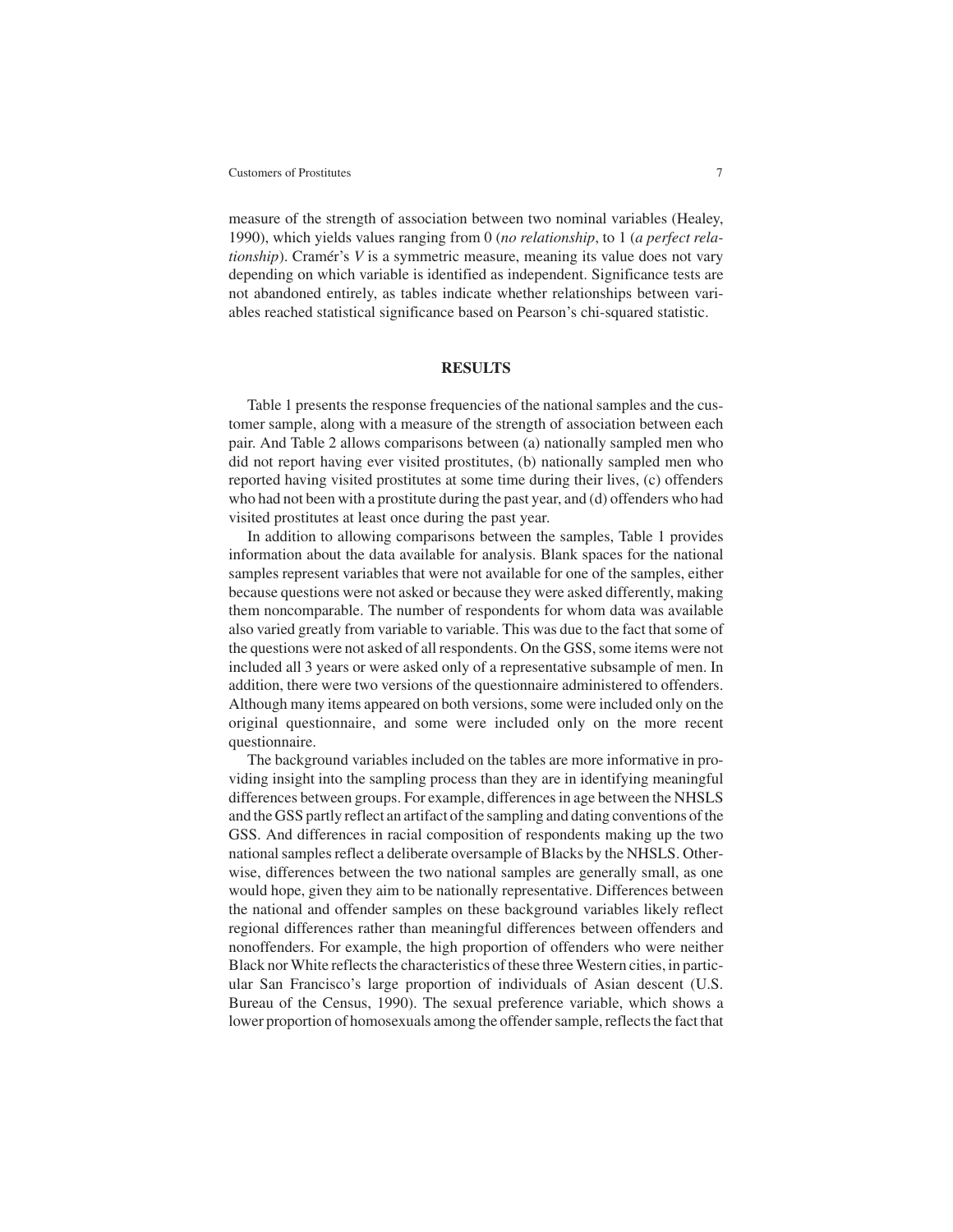|                       | Ι            | $I\!I$     | Ш                |                     |
|-----------------------|--------------|------------|------------------|---------------------|
|                       | <b>NHSLS</b> | <b>GSS</b> | <b>Offenders</b> | Cramér's V          |
| Age of respondent     | $N = 1426$   | $N = 2452$ | $N = 1672$       | I, $II = .10***$    |
| 18 to 25 years        | 20.2         | 14.9       | 14.1             | I, III = $.09***$   |
| 26 to 35 years        | 34.6         | 30.6       | 34.5             | II, III = $.08***$  |
| 36 to 45 years        | 28.1         | 30.9       | 33.7             |                     |
| 46 to 55 years        | 17.1         | 23.6       | 17.7             |                     |
| Race of respondent    | $N = 1426$   | $N = 2452$ | $N = 1645$       | I, $II = .07***$    |
| White                 | 82.7         | 83.7       | 73.2             | I, III = $.27***$   |
| <b>Black</b>          | 13.8         | 10.6       | 6.5              | II, III = $.23***$  |
| Other                 | 3.4          | 5.7        | 20.3             |                     |
| Labor force status    | NA           | $N = 2452$ | $N = 1633$       | I, $II = NA$        |
| Full-time             |              | 77.8       | 83.0             | I, $III = NA$       |
| Part-time             |              | 7.6        | 5.0              | II, III = $.074***$ |
| In school             |              | 3.4        | 2.1              |                     |
| Unemployed            |              | 5.2        | 3.9              |                     |
| Retired               |              | 1.0        | 1.0              |                     |
| Other                 |              | 5.0        | 5.0              |                     |
| Highest degree        | $N = 1418$   | $N = 2446$ | $N = 1666$       | I, $II = .04$       |
| Less than high school | 13.8         | 11.6       | 8.9              | I, III = $.13***$   |
| High school           | 61.4         | 60.7       | 55.2             | II, III = $.09***$  |
| Bachelors degree      | 16.8         | 18.5       | 25.0             |                     |
| Graduate study        | 8.0          | 9.2        | 10.8             |                     |
| Marital status        | $N = 1418$   | $N = 2452$ | $N = 1659$       | I, $II = .07**$     |
| Married               | 49.9         | 53.2       | 39.8             | I, III = $.14***$   |
| Widowed               | .6           | 1.1        | .7               | II, III = $.15***$  |
| Divorced              | 12.6         | 13.1       | 15.1             |                     |
| Separated             | 1.8          | 2.9        | 6.6              |                     |
| Never married         | 35.2         | 29.8       | 37.8             |                     |
| Happiness of marriage | NA           | $N = 1293$ | $N = 621$        | $I, II = NA$        |
| Very happy            |              | 60.7       | 37.7             | I, $III = NA$       |
| Pretty happy          |              | 36.6       | 40.7             | II, III = $.33***$  |
| Not too happy         |              | 2.7        | 21.6             |                     |
| General happiness     | NA           | $N = 2440$ | $N = 441$        | I, $II = NA$        |
| Very happy            | 28.1         | 28.1       | 27.3             | I, $III = NA$       |
| Pretty happy          | 60.5         | 60.5       | 49.1             | II, III = $.13***$  |
| Not too happy         | 11.4         | 11.4       | 23.6             |                     |
| Served in military    | $N = 1426$   | $N = 476$  | $N = 1080$       | I, $II = .01$       |
| Did not serve         | 74.5         | 75.0       | 77.7             | I, $III = .04$      |
| Served                | 25.5         | 25.0       | 22.3             | $II, III = .03$     |

**TABLE 1** COMPARISONS BETWEEN NATIONAL SAMPLES AND OFFENDER SAMPLE (DATA IN PERCENTAGES)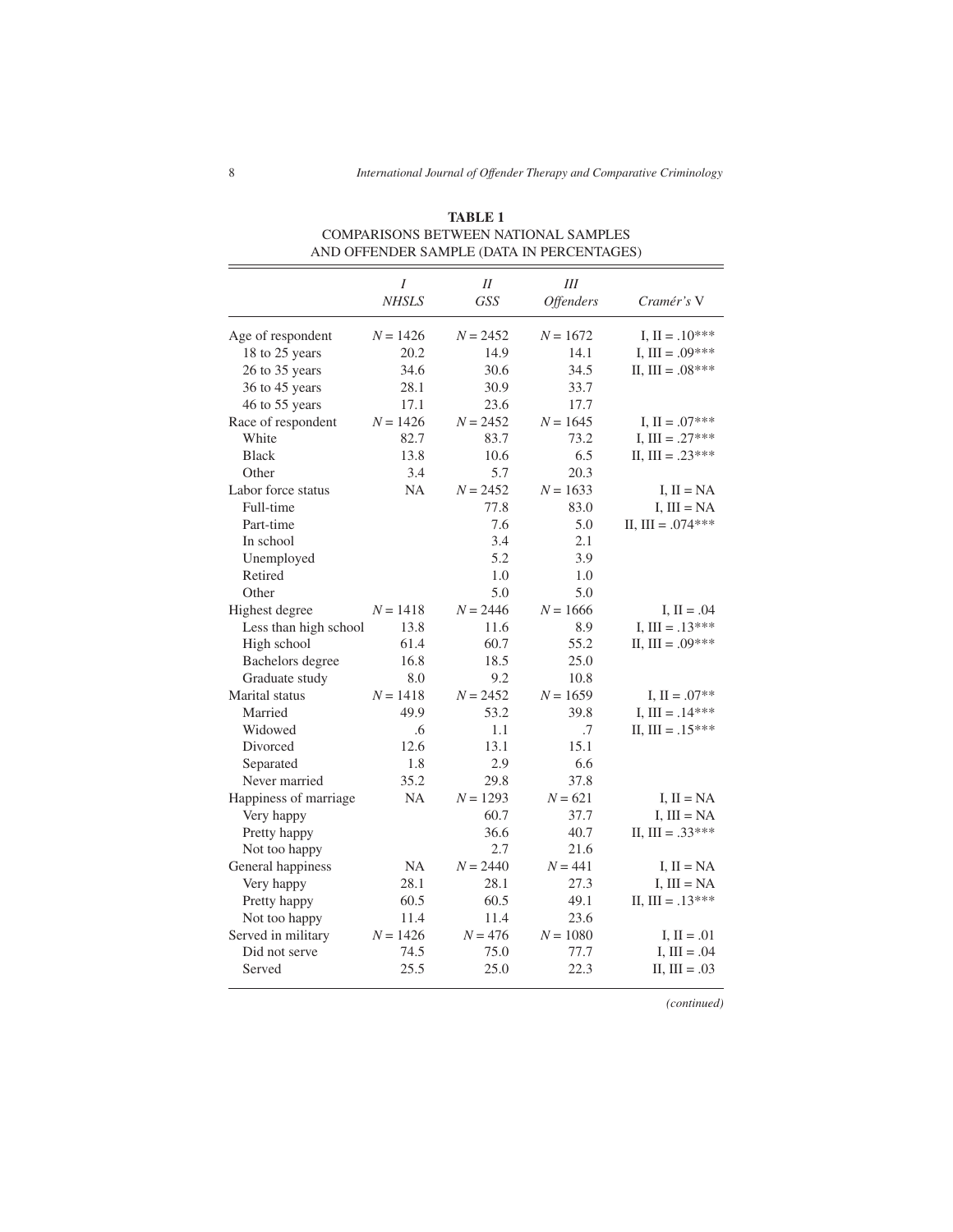| <b>TABLE 1 (continued)</b> |                   |                  |                       |                    |  |  |
|----------------------------|-------------------|------------------|-----------------------|--------------------|--|--|
|                            | I<br><b>NHSLS</b> | II<br><b>GSS</b> | Ш<br><b>Offenders</b> | Cramér's V         |  |  |
|                            |                   |                  |                       |                    |  |  |
| Sexual identification      | $N = 1402$        | <b>NA</b>        | $N = 1613$            | I, $II = NA$       |  |  |
| Heterosexual               | 97.3              |                  | 99.1                  | $I, III = .09***$  |  |  |
| Homosexual                 | 1.9               |                  | $\cdot$ 2             | II, $III = NA$     |  |  |
| <b>Bisexual</b>            | .8                |                  | $\cdot$ 7             |                    |  |  |
| Attitude toward            |                   |                  |                       |                    |  |  |
| premarital sex             | $N = 1420$        | $N = 1568$       | $N = 1454$            | I, $II = .06*$     |  |  |
| Always wrong               | 17.2              | 17.3             | 9.9                   | I, III = $.15***$  |  |  |
| Almost always wrong        | 4.6               | 7.5              | 5.2                   | II, III = $.16***$ |  |  |
| Wrong sometimes            | 21.6              | 21.3             | 15.6                  |                    |  |  |
| Not wrong at all           | 56.5              | 53.9             | 69.3                  |                    |  |  |
| Attitude toward            |                   |                  |                       |                    |  |  |
| teen sex                   | $N = 1415$        | $N = 1587$       | $N = 1462$            | I, $II = .11***$   |  |  |
| Always wrong               | 52.6              | 60.7             | 49.7                  | I, III = $.06*$    |  |  |
| Almost always wrong        | 19.0              | 19.4             | 21.3                  | II, $III = .14***$ |  |  |
| Wrong sometimes            | 17.6              | 13.7             | 15.5                  |                    |  |  |
| Not wrong at all           | 10.8              | 6.2              | 13.5                  |                    |  |  |
| Attitude toward            |                   |                  |                       |                    |  |  |
| extramarital sex           | $N = 1417$        | $N = 1635$       | $N = 1492$            | I, $II = .05$      |  |  |
| Always wrong               | 72.4              | 74.6             | 52.8                  | I, III = $.21***$  |  |  |
| Almost always wrong        | 16.2              | 15.8             | 24.5                  | II, III = $.23***$ |  |  |
| Wrong sometimes            | 9.4               | 7.0              | 16.8                  |                    |  |  |
| Not wrong at all           | 2.0               | 2.6              | 5.9                   |                    |  |  |
| Attitude toward            |                   |                  |                       |                    |  |  |
| homosexuality              | $N = 1408$        | $N = 1578$       | $N = 1323$            | I, $II = .07**$    |  |  |
| Always wrong               | 67.8              | 62.0             | 47.9                  | I, III = $.21***$  |  |  |
| Almost always wrong        | 5.1               | 5.6              | 6.3                   | II, III = $.14***$ |  |  |
| Wrong sometimes            | 7.2               | 7.4              | 9.9                   |                    |  |  |
| Not wrong at all           | 19.9              | 25.0             | 35.8                  |                    |  |  |
| How often thinks about sex |                   | $N = 1420$<br>NA | $N = 1600$            | $I, II = NA$       |  |  |
| Never                      | 1.0               |                  | 2.2                   | I, III = $.11***$  |  |  |
| Less than once a month     | 2.3               |                  | 4.7                   | $II, III = NA$     |  |  |
| One to a few times         |                   |                  |                       |                    |  |  |
| a month                    | 8.0               |                  | 10.6                  |                    |  |  |
| One to a few times         |                   |                  |                       |                    |  |  |
| a week                     | 34.6              |                  | 28.7                  |                    |  |  |
| Every day                  | 36.3              |                  | 32.9                  |                    |  |  |
|                            |                   |                  |                       |                    |  |  |
| Several times a day        | 18.0              |                  | 20.9                  |                    |  |  |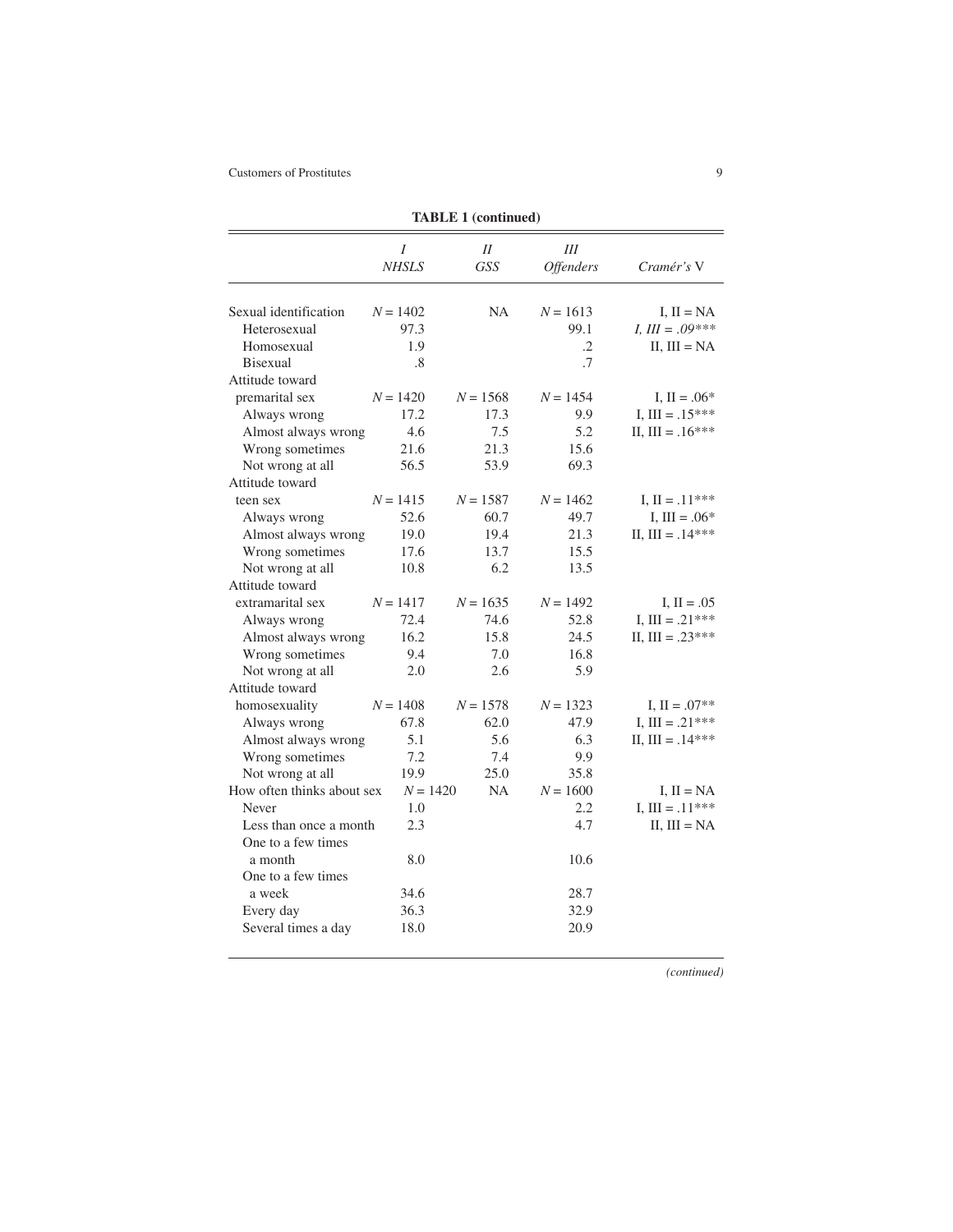|                                            | <b>TABLE 1 (continued)</b> |                      |                       |                    |  |  |  |
|--------------------------------------------|----------------------------|----------------------|-----------------------|--------------------|--|--|--|
|                                            | Ι<br><b>NHSLS</b>          | $I\!I$<br><b>GSS</b> | Ш<br><b>Offenders</b> | Cramér's V         |  |  |  |
|                                            |                            |                      |                       |                    |  |  |  |
| Feels guilty thinking                      |                            |                      |                       |                    |  |  |  |
| about sex                                  | $N = 1407$                 | <b>NA</b>            | $N = 1632$            | I, $II = NA$       |  |  |  |
| Never                                      | 78.5                       |                      | 49.0                  | I, III = $.32***$  |  |  |  |
| Rarely                                     | 13.0                       |                      | 23.7                  | II, $III = NA$     |  |  |  |
| Occasionally                               | 6.9                        |                      | 20.2                  |                    |  |  |  |
| Often                                      | .6                         |                      | 5.0                   |                    |  |  |  |
| Nearly always                              | .9                         |                      | 2.0                   |                    |  |  |  |
| How often masturbates                      | $N = 1335$                 | NA                   | $N = 522$             | I, $II = NA$       |  |  |  |
| 0 Times a year                             | 36.3                       |                      | 27.0                  | I, III = $.19***$  |  |  |  |
| Once a month                               | 15.8                       |                      | 15.9                  | II, $III = NA$     |  |  |  |
| 1 to 3 times a month                       | 20.7                       |                      | 19.3                  |                    |  |  |  |
| Once to a few times                        |                            |                      |                       |                    |  |  |  |
| a week                                     | 24.1                       |                      | 25.9                  |                    |  |  |  |
| Every day                                  | 2.0                        |                      | 9.8                   |                    |  |  |  |
| Several times a day                        | 1.1                        |                      | 2.1                   |                    |  |  |  |
| Number of sex partners                     |                            |                      |                       |                    |  |  |  |
| had in past year                           | $N = 1354$                 | $N = 2250$           | $N = 1655$            | I, $II = .03$      |  |  |  |
| $\theta$                                   | 10.6                       | 9.5                  | 8.8                   | I, III = $.34***$  |  |  |  |
| 1                                          | 67.1                       | 69.5                 | 37.0                  | II, III = $.37***$ |  |  |  |
| $\overline{c}$                             | 10.0                       | 8.8                  | 16.4                  |                    |  |  |  |
| 3 or 4                                     | 8.1                        | 8.5                  | 18.3                  |                    |  |  |  |
| 5 to 10                                    | 3.2                        | 2.8                  | 12.8                  |                    |  |  |  |
| 11 or more                                 | 1.0                        | .8                   | 6.6                   |                    |  |  |  |
| One of sex partners                        |                            |                      |                       |                    |  |  |  |
| was a regular partner                      | $N = 1202$                 | $N = 2015$           | $N = 1427$            | I, $II = .03$      |  |  |  |
| No                                         | 13.8                       | 12.1                 | 20.4                  | I, III = $.09***$  |  |  |  |
| Yes                                        | 86.2                       | 87.9                 | 79.6                  | II, $III = .11***$ |  |  |  |
| How often had sex                          |                            |                      |                       |                    |  |  |  |
| last year                                  | $N = 1343$                 | $N = 2208$           | $N = 1578$            | $I, II = .07*$     |  |  |  |
| Not at all                                 | 9.5                        | 8.5                  | 8.6                   | I, III = $.17***$  |  |  |  |
| Once or twice                              | 6.6                        | 7.2                  | 9.3                   | II, III = $.13***$ |  |  |  |
|                                            |                            |                      |                       |                    |  |  |  |
| About once a month<br>2 or 3 times a month | 10.3<br>16.5               | 10.1<br>18.2         | 15.1<br>22.6          |                    |  |  |  |
|                                            |                            |                      |                       |                    |  |  |  |
| About once a week                          | 18.6                       | 22.2                 | 18.2                  |                    |  |  |  |
| 2 or 3 times a week                        | 30.1                       | 25.3                 | 17.7                  |                    |  |  |  |
| 4 or more times a week                     | 8.4                        | 8.4                  | 8.5                   |                    |  |  |  |
| Attended nude dancing                      |                            |                      |                       |                    |  |  |  |
| during the past year                       | $N = 1419$                 | NA                   | $N = 484$             | I, $II = NA$       |  |  |  |
| No                                         | 76.6                       |                      | 47.5                  | I, III = $.27***$  |  |  |  |
| Yes                                        | 23.4                       |                      | 52.5                  | $II, III = NA$     |  |  |  |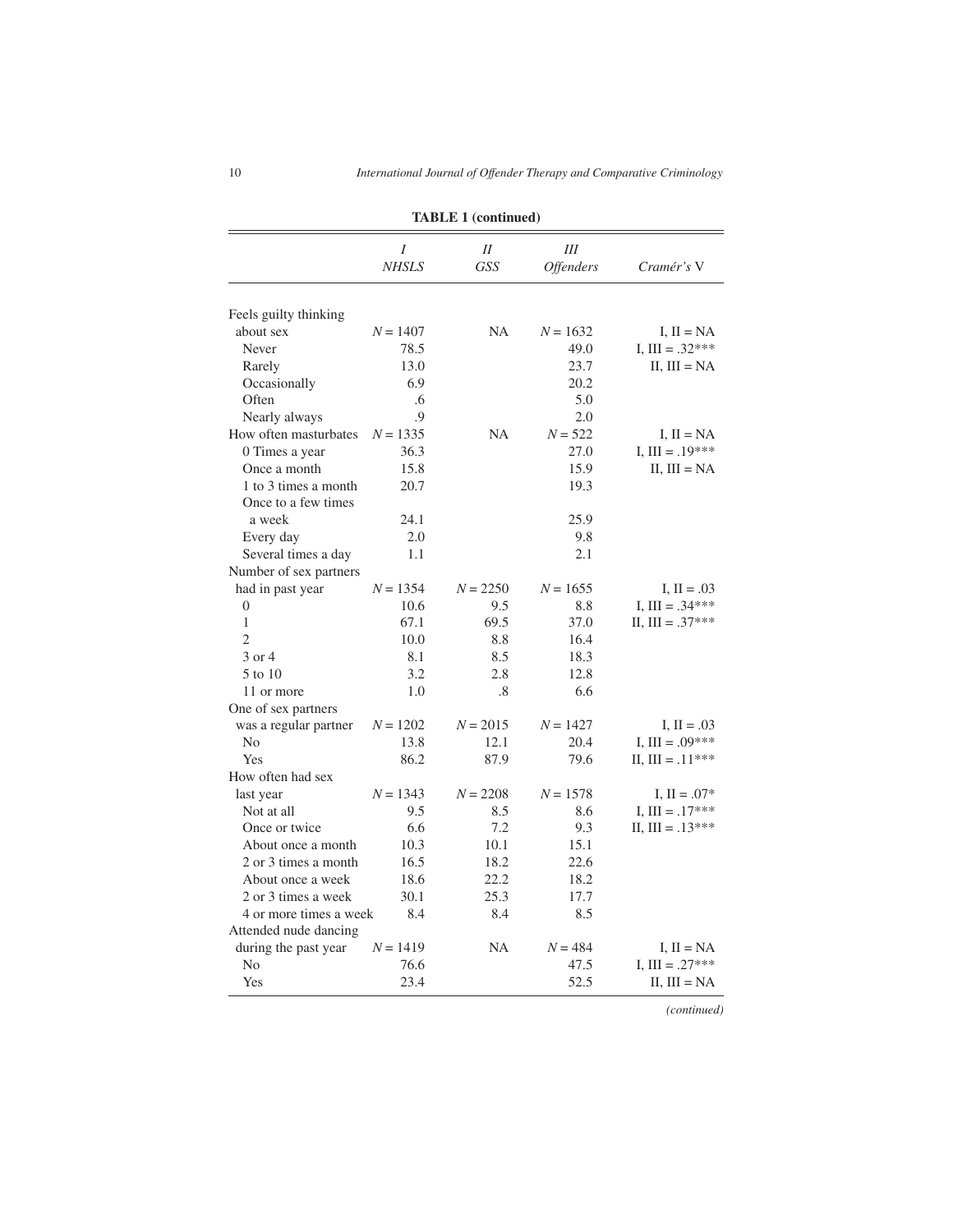| <b>TABLE 1 (continued)</b>                     |                   |                  |                              |                    |  |  |
|------------------------------------------------|-------------------|------------------|------------------------------|--------------------|--|--|
|                                                | I<br><b>NHSLS</b> | II<br><b>GSS</b> | Ш<br><i><b>Offenders</b></i> | Cramér's V         |  |  |
| Attended nude gathering                        |                   |                  |                              |                    |  |  |
| during the past year                           | $N = 1419$        | NA               | $N = 469$                    | I, $II = NA$       |  |  |
| N <sub>0</sub>                                 | 98.7              |                  | 93.8                         | I, III = $.14***$  |  |  |
| Yes                                            | 1.3               |                  | 6.2                          | II, $III = NA$     |  |  |
| Had picture taken nude                         |                   |                  |                              |                    |  |  |
| during the past year                           | $N = 1418$        | <b>NA</b>        | $N = 473$                    | I, $II = NA$       |  |  |
| N <sub>o</sub>                                 | 98.5              |                  | 95.8                         | I. III = $.08***$  |  |  |
| Yes                                            | 1.5               |                  | 4.2                          | II, $III = NA$     |  |  |
| Bought or rented X-<br>rated videos during the |                   |                  |                              |                    |  |  |
| past year                                      | $N = 1419$        | $N = 1466$       | $N = 1641$                   | I, $II = .13***$   |  |  |
| N <sub>0</sub>                                 | 76.0              | 63.8             | 33.9                         | I, III = $.42***$  |  |  |
| Yes                                            | 24.0              | 36.2             | 66.1                         | II, III = $.30***$ |  |  |
| Bought any sexually<br>explicit books during   |                   |                  |                              |                    |  |  |
| the past year                                  | $N = 1419$        | <b>NA</b>        | $N = 1640$                   | $I1I I = NA$       |  |  |
| No                                             | 83.7              |                  | 31.5                         | I, III = $.52***$  |  |  |
| Yes                                            | 16.3              |                  | 68.5                         | II, $III = NA$     |  |  |
| Touched sexually by                            |                   |                  |                              |                    |  |  |
| adult before puberty                           | $N = 1425$        | <b>NA</b>        | $N = 1084$                   | I, $II = NA$       |  |  |
| N <sub>0</sub>                                 | 83.7              |                  | 87.3                         | I, III = $.05**$   |  |  |
| Yes                                            | 16.3              |                  | 12.7                         | $II$ , $III = NA$  |  |  |
| Has ever forced a                              |                   |                  |                              |                    |  |  |
| woman into any sex                             | $N = 1333$        | <b>NA</b>        | $N = 1079$                   | I, $II = NA$       |  |  |
| N <sub>0</sub>                                 | 97.0              |                  | 99.1                         | I, III = $.07***$  |  |  |
| Yes                                            | 3.0               |                  | .9                           | II, $III = NA$     |  |  |

NHSLS = National Health and Social Life Survey; GSS = General Social Survey.

Levels of significance for Pearson Chi-squared test statistic.  $\gamma p < .05$ .  $\gamma p < .01$ .  $\gamma p < .001$ .

all were arrested for propositioning female police officers posing as prostitutes, a selection process that would exclude exclusively gay men.

One background variable that appears to reflect a meaningful difference between offenders and the nationally sampled men is marital status. While about 50% of men in the national samples were married, only about 40% of the offenders were married. Although one might expect a lower rate of marriage in San Francisco, a city often characterized as nontraditional, the marriage rate was even lower among offenders in Las Vegas and Portland. In addition, offenders who were married were less likely to report that their marriages were very happy and much more likely to report that their marriages were not too happy than were married men in the national samples.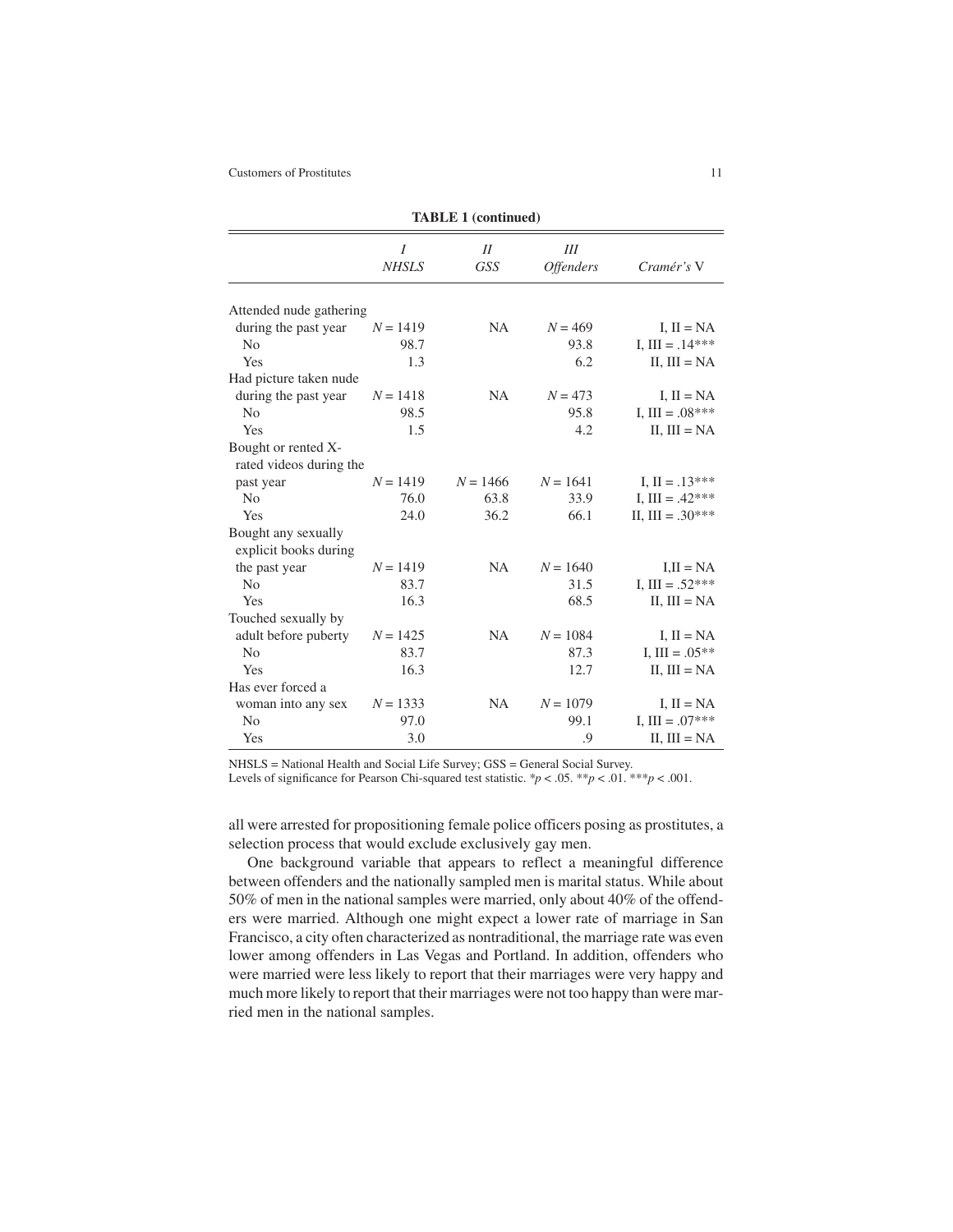|                       | $\overline{I}$<br>Non-<br>clients | II<br>National<br><i>Clients</i> | $I\!I\!I$<br>First<br><b>Timers</b> | IV<br>Repeat<br>Users | Cramér's V            |
|-----------------------|-----------------------------------|----------------------------------|-------------------------------------|-----------------------|-----------------------|
| Age of respondent     | $N = 3269$                        | $N = 609$                        | $N = 696$                           | $N = 940$             | I, $II = .18***$      |
| 18 to 25              | 19.1                              | 4.9                              | 18.0                                | 11.1                  | I, III = $.05*$       |
| 26 to 35              | 33.3                              | 25.6                             | 37.5                                | 31.9                  | I, IV = $.10***$      |
| 36 to 45              | 28.6                              | 36.5                             | 29.7                                | 37.2                  | II, III = .29***      |
| 46 to 55              | 19.0                              | 33.0                             | 14.8                                | 19.8                  | II, IV = $.17***$     |
|                       |                                   |                                  |                                     |                       | III, IV = $.13***$    |
| Race of respondent    | $N = 3269$                        | $N = 609$                        | $N = 687$                           | $N = 925$             | I, $II = .05**$       |
| White                 | 83.8                              | 81.1                             | 70.9                                | 75.4                  | I, III = $.24***$     |
| <b>Black</b>          | 11.2                              | 15.3                             | 6.7                                 | 6.4                   | I, IV = $.21***$      |
| Other                 | 5.1                               | 3.6                              | 22.4                                | 18.3                  | II, III = $.29***$    |
|                       |                                   |                                  |                                     |                       | II, IV = $.25***$     |
|                       |                                   |                                  |                                     |                       | III, $IV = .05$       |
| Labor force status    | $N = 2083$                        | $N = 369$                        | $N = 678$                           | $N = 923$             | I, $II = .07*$        |
| Full-time             | 77.9                              | 77.5                             | 81.0                                | 84.6                  | I, $III = .06$        |
| Part-time             | 7.8                               | 6.2                              | 5.5                                 | 4.6                   | I, IV = $.09***$      |
| In school             | 3.7                               | 1.9                              | 2.5                                 | 1.8                   | II, III = .07         |
| Unemployed            | 4.8                               | 7.3                              | 4.6                                 | 3.6                   | II, $IV = .11**$      |
| Retired               | 0.8                               | 2.2                              | 1.3                                 | 0.8                   | III, $IV = .05$       |
| Other                 | 5.0                               | 4.9                              | 5.2                                 | 4.7                   |                       |
| Highest degree        | $N = 3260$                        | $N = 604$                        | $N = 692$                           | $N = 939$             | <i>I</i> , $II = .04$ |
| Less than high school | 12.5                              | 11.8                             | 9.4                                 | 8.4                   | I, III = $.06**$      |
| High school           | 60.1                              | 65.6                             | 57.5                                | 53.6                  | I, IV = $.10***$      |
| College graduate      | 18.3                              | 15.7                             | 23.1                                | 26.6                  | II, III = $.12**$     |
| Graduate degree       | 9.1                               | 7.0                              | 10.0                                | 11.4                  | II, IV = $.16***$     |
|                       |                                   |                                  |                                     |                       | III, $IV = .05$       |
| Marital status        | $N = 3264$                        | $N = 606$                        | $N = 692$                           | $N = 933$             | I, $II = .12***$      |
| Married               | 52.3                              | 50.5                             | 42.8                                | 38.0                  | I, III = $.08***$     |
| Widowed               | 0.8                               | 1.8                              | 1.3                                 | 0.3                   | I, IV = $.17***$      |
| Divorced              | 11.3                              | 21.1                             | 12.4                                | 16.8                  | II, III = $.19***$    |
| Separated             | 2.4                               | 2.8                              | 4.6                                 | 8.0                   | II, IV = $.20***$     |
| Never married         | 33.2                              | 23.8                             | 38.9                                | 36.8                  | III, IV = $.11***$    |
| Happiness of          |                                   |                                  |                                     |                       |                       |
| marriage              | $N = 1110$                        | $N = 183$                        | $N = 274$                           | $N = 337$             | I, $II = .04$         |
| Very happy            | 61.4                              | 56.3                             | 48.9                                | 28.2                  | I, III = $.23***$     |
| Pretty happy          | 35.8                              | 41.5                             | 35.4                                | 46.0                  | I, IV = $.40***$      |
| Not too happy         | 2.8                               | 2.2                              | 15.7                                | 25.8                  | II, III = $.22***$    |
|                       |                                   |                                  |                                     |                       | II, IV = $.35***$     |
|                       |                                   |                                  |                                     |                       | III, IV = $.22***$    |

**TABLE 2** COMPARISON BETWEEN CLIENTS, NONCLIENTS, OCCASIONAL CLIENTS, AND REPEAT CLIENTS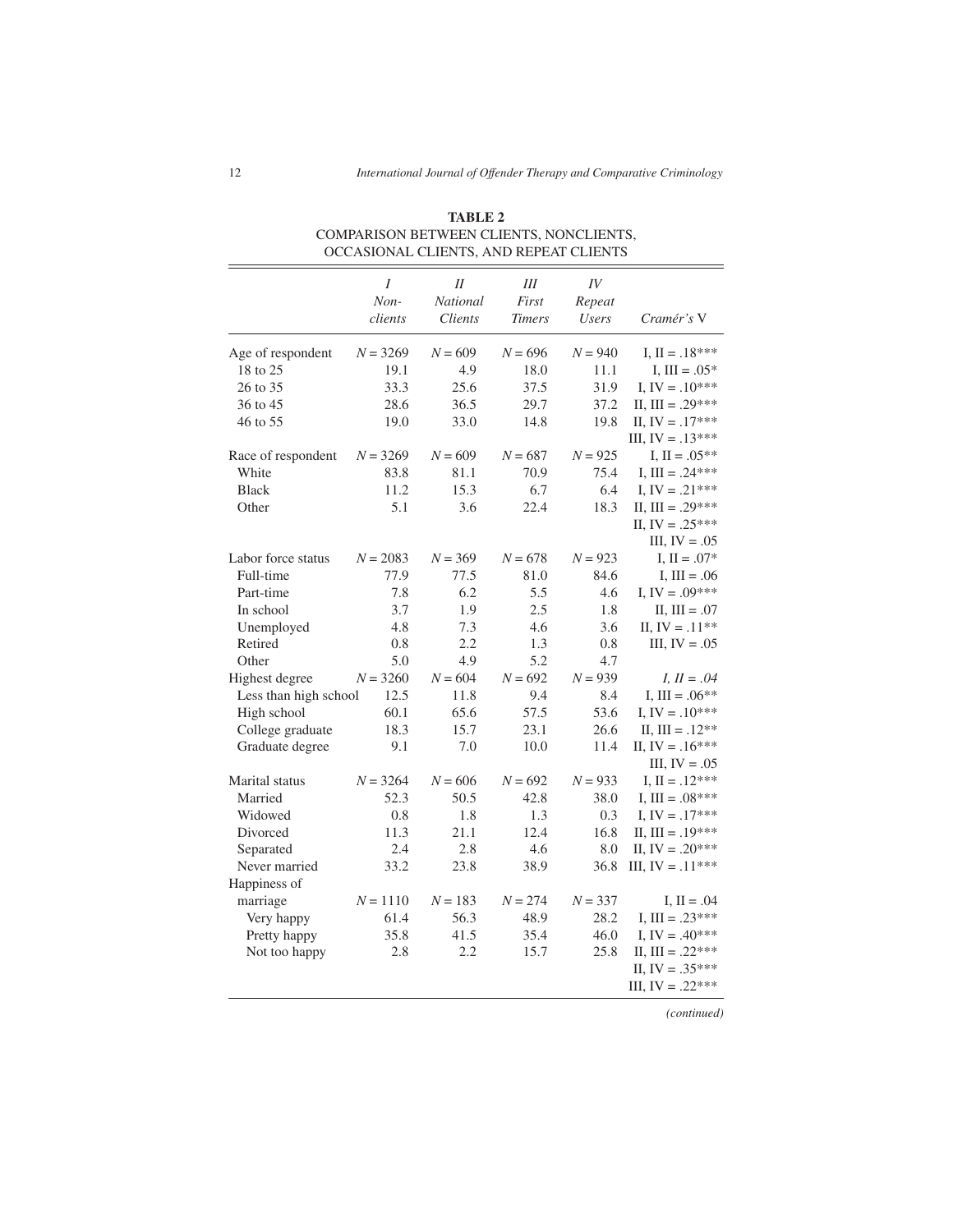|                                     |                      | IABLE 2 (continued)       |                             |                              |                   |
|-------------------------------------|----------------------|---------------------------|-----------------------------|------------------------------|-------------------|
|                                     | I<br>Non-<br>clients | II<br>National<br>Clients | Ш<br>First<br><b>Timers</b> | IV<br>Repeat<br><b>Users</b> | Cramér's V        |
|                                     |                      |                           |                             |                              |                   |
|                                     |                      |                           |                             |                              | I, $II = .07**$   |
| General happiness                   | $N = 2072$<br>29.1   | $N = 368$<br>22.6         | $N = 205$<br>31.2           | $N = 229$<br>24.2            | I, III = $.09***$ |
| Very happy                          | 60.2                 | 62.2                      | 48.5                        | 49.3                         | I, IV = $.14***$  |
| Pretty happy<br>Not too happy       | 10.7                 | 15.2                      | 20.3                        | 26.4                         | II, $III = .13**$ |
|                                     |                      |                           |                             |                              | II, $IV = .15**$  |
|                                     |                      |                           |                             |                              |                   |
|                                     |                      |                           |                             |                              | III, $IV = .09$   |
| Served in military<br>Did not serve | $N = 1586$<br>79.3   | $N = 316$<br>51.6         | $N = 415$<br>78.8           | $N = 653$<br>77.0            | I, $II = .24***$  |
| Served                              |                      | 48.4                      |                             |                              | I, $III = .01$    |
|                                     | 20.7                 |                           | 21.2                        | 23.0                         | I, $IV = .03$     |
|                                     |                      |                           |                             |                              | II, III = .29***  |
|                                     |                      |                           |                             |                              | II, IV = $.26***$ |
|                                     |                      |                           |                             |                              | III, $IV = .02$   |
| Sexual identification $N = 1164$    |                      | $N = 238$                 | $N = 666$                   | $N = 920$                    | I, $II = .05$     |
| Heterosexual                        | 96.9                 | 99.2                      | 98.6                        | 99.3                         | I, III = $.07*$   |
| Homosexual                          | 2.2                  | 0.4                       | 0.5                         |                              | I, IV = $.10***$  |
| <b>Bisexual</b>                     | 0.9                  | 0.4                       | 0.9                         | 0.7                          | $II, III = .02$   |
|                                     |                      |                           |                             |                              | II, $IV = .06$    |
|                                     |                      |                           |                             |                              | III, $IV = .05$   |
| Attitude toward                     |                      |                           |                             |                              |                   |
| premarital sex                      | $N = 2513$           | $N = 475$                 | $N = 582$                   | $N = 849$                    | I, $II = .07**$   |
| Always wrong                        | 17.5                 | 15.6                      | 11.3                        | 8.8                          | I, III = $.09***$ |
| Almost always wrong                 | 6.6                  | 4.0                       | 5.5                         | 5.1                          | I, IV = $.16***$  |
| Wrong sometimes                     | 22.0                 | 18.3                      | 17.9                        | 14.0                         | $II, III = .07$   |
| Not wrong at all                    | 53.8                 | 62.1                      | 65.3                        | 72.1                         | II, IV = $.13***$ |
|                                     |                      |                           |                             |                              | III, $IV = .07$   |
| Attitude toward teen sex            | $N = 2525$           |                           | $N = 477N = 602$            | $N = 835$                    | I, $II = .04$     |
| Always wrong                        | 57.3                 | 54.5                      | 54.8                        | 45.6                         | I, III = $.05*$   |
| Almost always wrong                 | 19.2                 | 19.1                      | 19.9                        | 22.6                         | I, IV = $.12***$  |
| Wrong sometimes                     | 15.4                 | 15.9                      | 13.8                        | 16.8                         | $II, III = .03$   |
| Not wrong at all                    | 8.0                  | 10.5                      | 11.5                        | 15.0                         | II, $IV = .09*$   |
|                                     |                      |                           |                             |                              | III, $IV = .09**$ |
| Attitude toward                     |                      |                           |                             |                              |                   |
| extramarital sex                    | $N = 2571$           | $N = 481$                 | $N = 613$                   | $N = 854$                    | I, $II = .11***$  |
| Always wrong                        | 75.3                 | 64.4                      | 58.2                        | 48.4                         | I, III = $.16***$ |
| Almost always wrong                 | 15.4                 | 18.9                      | 23.0                        | 25.9                         | I, IV = $.27***$  |
| Wrong sometimes                     | 7.5                  | 11.6                      | 13.7                        | 19.2                         | II, $III = .07$   |
| Not wrong at all                    | 1.8                  | 5.0                       | 5.1                         | 6.6                          | II, IV = $.16***$ |
|                                     |                      |                           |                             |                              | III, IV = $.10**$ |

**TABLE 2 (continued)**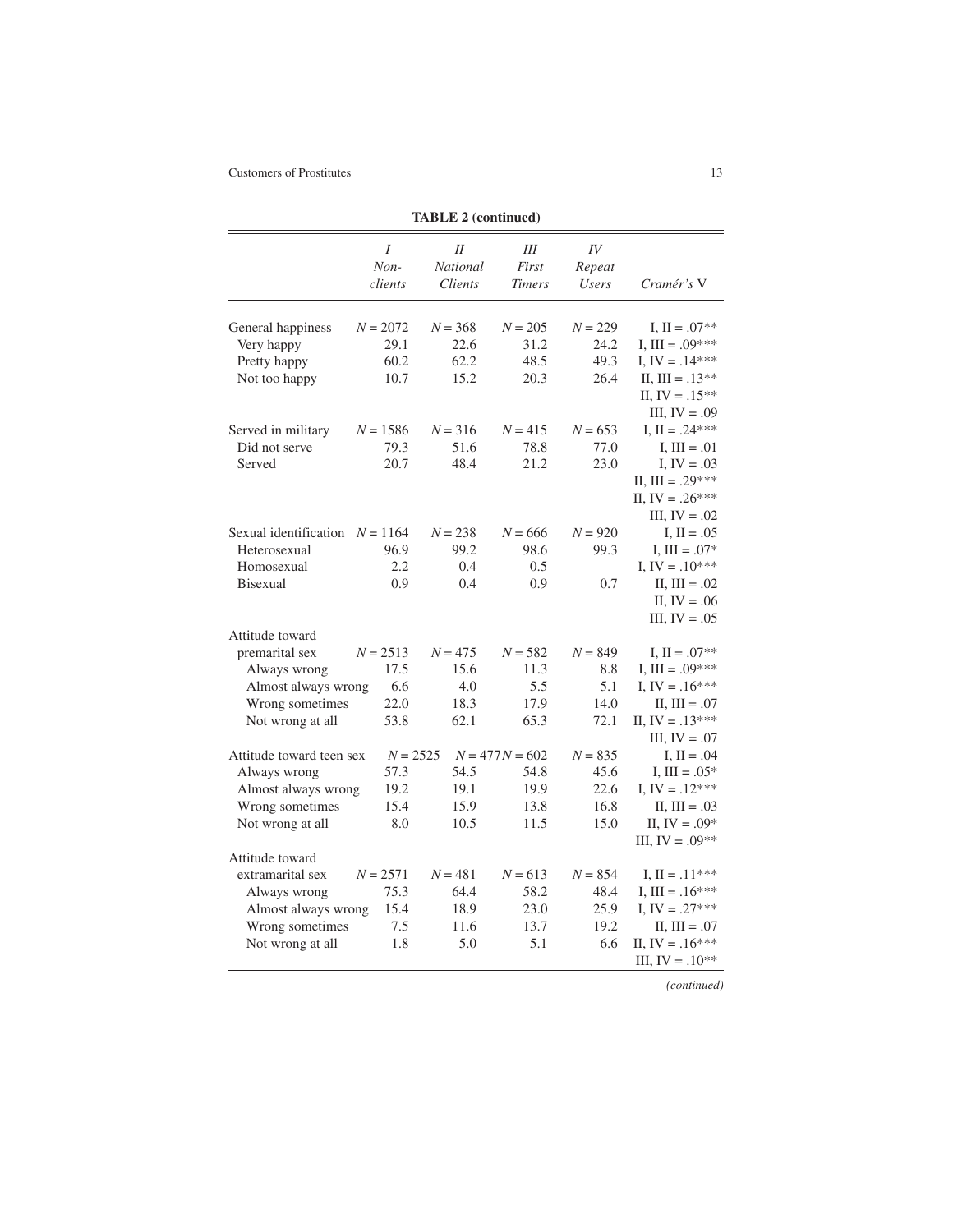|                        |                      | $1/\sqrt{2}$ = (community)            |                             |                              |                    |
|------------------------|----------------------|---------------------------------------|-----------------------------|------------------------------|--------------------|
|                        | I<br>Non-<br>clients | $_{II}$<br><b>National</b><br>Clients | Ш<br>First<br><b>Timers</b> | IV<br>Repeat<br><b>Users</b> | Cramér's V         |
| Attitude toward        |                      |                                       |                             |                              |                    |
| homosexuality          | $N = 2514$           | $N = 472$                             | $N = 537$                   | $N = 763$                    | I, $II = .01$      |
| Always wrong           | 65.0                 | 63.6                                  | 54.2                        | 43.3                         | I, III = $.10***$  |
| Almost always wrong    | 5.4                  | 5.3                                   | 4.3                         | 7.6                          | I, IV = $.19***$   |
| Wrong sometimes        | 7.2                  | 7.6                                   | 9.7                         | 10.1                         | II, III = $.11**$  |
| Not wrong at all       | 22.4                 | 23.5                                  | 31.8                        | 39.1                         | II, IV = $.20***$  |
| How often thinks       |                      |                                       |                             |                              | III, $IV = .12***$ |
| about sex              | $N = 1180$           | $N = 240$                             | $N = 666$                   | $N = 903$                    | I, $II = .06$      |
| Never                  | 1.1                  | 0.4                                   | 4.1                         | 0.8                          | $I, III = .17***$  |
| Less than once         |                      |                                       |                             |                              |                    |
| a month                | 2.5                  | 1.3                                   | 6.6                         | 3.3                          | I, IV = $.13***$   |
| 1 to a few times       |                      |                                       |                             |                              |                    |
| a month                | 8.0                  | 7.9                                   | 12.6                        | 9.0                          | II, III = $.18***$ |
| 1 to a few times       |                      |                                       |                             |                              |                    |
| a week                 | 35.2                 | 31.7                                  | 32.7                        | 25.7                         | II, $IV = .09$     |
| Every day              | 35.9                 | 37.9                                  | 30.3                        | 34.9                         | III, IV = $.21***$ |
| Several times a day    | 17.4                 | 20.8                                  | 13.7                        | 26.4                         |                    |
| Feels guilty thinking  |                      |                                       |                             |                              |                    |
| about sex              | $N = 1168$           | $N = 239$                             | $N = 673$                   | $N = 930$                    | I, $II = .06$      |
| Never                  | 77.9                 | 81.6                                  | 56.2                        | 43.2                         | I, III = $.24***$  |
| Rarely                 | 13.1                 | 12.6                                  | 21.4                        | 25.7                         | I, IV = $.37***$   |
| Occasionally           | 7.3                  | 5.0                                   | 16.3                        | 23.2                         | II, III = .24***   |
| Often                  | 0.6                  | 0.8                                   | 3.9                         | 5.9                          | II, IV = $.32***$  |
| Nearly always          | 1.1                  | 2.2                                   | 1.9                         |                              | III, IV = $.13***$ |
| How often masturbates  | $N = 1097$           |                                       | $N = 238N = 241$            | $N = 271$                    | I, $II = .15***$   |
| 0 times a year         | 39.4                 | 21.8                                  | 38.2                        | 17.3                         | $I, III = .09$     |
| Once a month           | 15.3                 | 18.1                                  | 17.8                        | 13.3                         | I, IV = $.30***$   |
| 1 to 3 times a month   | 19.2                 | 27.3                                  | 18.7                        | 20.7                         | II, III = $.20**$  |
| 1 to few times a week  | 23.2                 | 28.2                                  | 19.1                        | 32.5                         | II, IV = $.01***$  |
| Every day              | 1.6                  | 3.8                                   | 4.6                         | 14.0                         | III, IV = $.29***$ |
| Several times a day    | 1.2                  | 0.8                                   | 1.7                         | 2.2                          |                    |
| Number of sex partners |                      |                                       |                             |                              |                    |
| had in past year       | $N = 3000$           | $N = 604$                             | $N = 691$                   | $N = 931$                    | I, $II = .13***$   |
| $\boldsymbol{0}$       | 10.5                 | 7.3                                   | 13.2                        | 5.4                          | I, III = $.13***$  |
| $\mathbf{1}$           | 70.1                 | 60.9                                  | 56.0                        | 23.2                         | I, IV = $.51***$   |
| $\overline{2}$         | 8.4                  | 13.4                                  | 12.7                        | 18.9                         | II, $III = .11*$   |
| 3 or 4                 | 7.6                  | 12.1                                  | 11.3                        | 23.4                         | II, IV = $.42***$  |
| $5 - 10$               | 2.8                  | 3.8                                   | 5.1                         | 19.0                         | III, IV = $.42***$ |
| 11 or more             | 0.6                  | 2.5                                   | 1.7                         | 10.1                         |                    |

**TABLE 2 (continued)**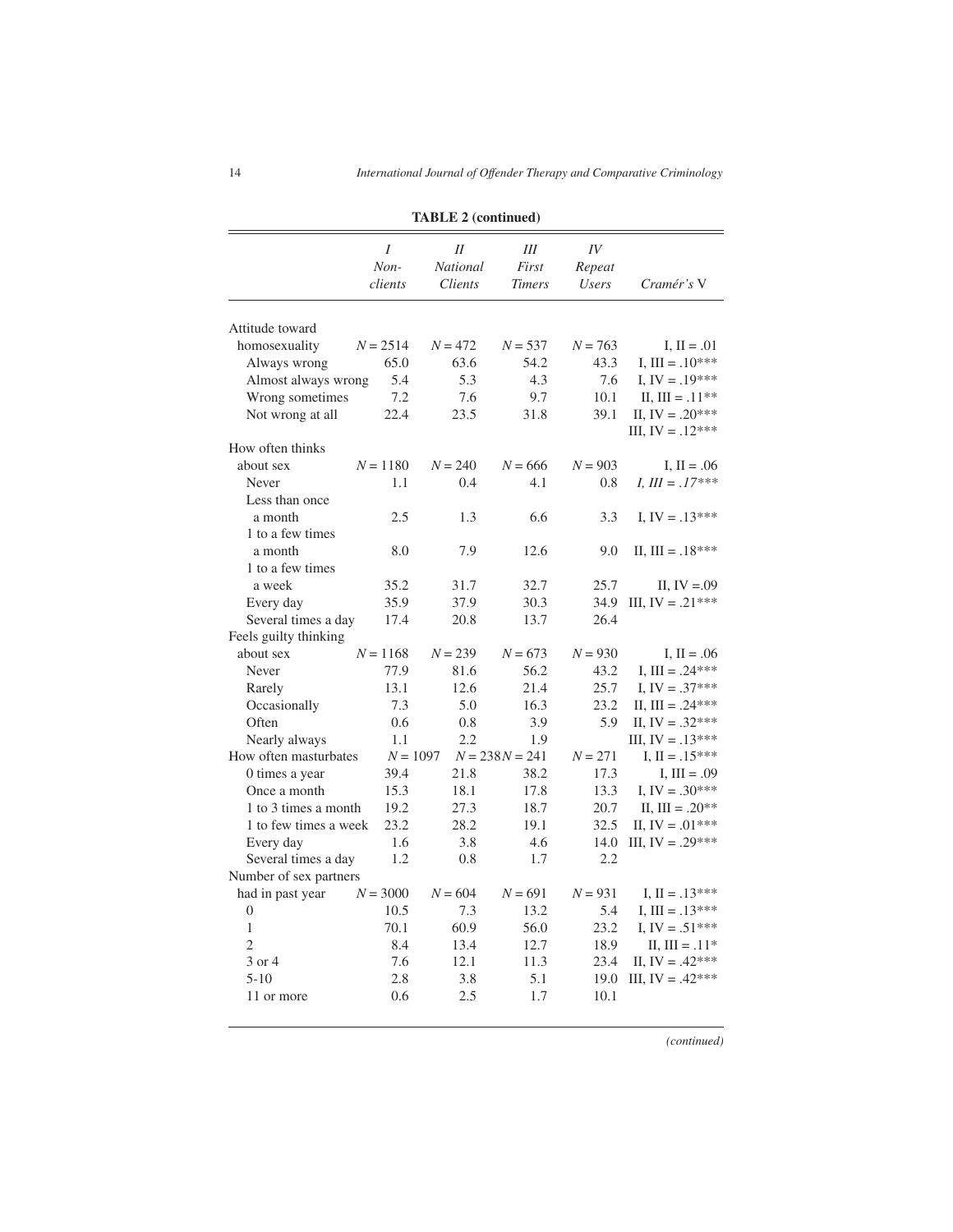|                                                 |                      | TABLE 2 (continued)                          |                             |                              |                                                                                |
|-------------------------------------------------|----------------------|----------------------------------------------|-----------------------------|------------------------------|--------------------------------------------------------------------------------|
|                                                 | Ι<br>Non-<br>clients | $_{II}$<br><b>National</b><br><b>Clients</b> | Ш<br>First<br><b>Timers</b> | IV<br>Repeat<br><b>Users</b> | Cramér's V                                                                     |
| One of sex partners<br>was a regular            |                      |                                              |                             |                              |                                                                                |
| partner                                         | $N = 2664$           | $N = 553$                                    | $N = 570$                   | $N = 833$                    | I, $II = .04*$                                                                 |
| No                                              | 12.2                 | 15.4                                         | 13.2                        | 24.8                         | I, $III = .01$                                                                 |
| Yes                                             | 87.8                 | 84.6                                         | 86.8                        | 75.2                         | I, IV = $.15***$<br>$II, III = .03$<br>II, $IV = .11***$<br>III, IV = $.14***$ |
| How often had sex                               |                      |                                              |                             |                              |                                                                                |
| last year                                       | $N = 2951$           | $N = 600$                                    | $N = 655$                   | $N = 896$                    | I, $II = .07**$                                                                |
| Not at all                                      | 9.4                  | 6.3                                          | 13.1                        | 5.0                          | I, III = $.11***$                                                              |
| Once or twice                                   | 6.7                  | 8.5                                          | 9.5                         | 9.2                          | I, IV = $.16***$                                                               |
| About once a month                              | 9.7                  | 12.8                                         | 13.3                        | 16.4                         | II, III = $.14**$                                                              |
| 2 or 3 times a month                            | 17.6                 | 17.3                                         | 19.2                        | 25.2                         | II, $IV = .13**$                                                               |
| About once a week                               | 20.5                 | 22.3                                         | 17.7                        | 18.5                         | III, $IV = .16***$                                                             |
| 2 or 3 times a Week                             | 27.9                 | 23.2                                         | 18.0                        | 17.9                         |                                                                                |
| 4 or more times a week<br>Attended nude dancing | 8.2                  | 9.5                                          | 9.2                         | 7.8                          |                                                                                |
| during past year                                | $N = 1179$           | $N = 240$                                    | $N = 234$                   | $N = 244$                    | I, $II = .07**$                                                                |
| N <sub>0</sub>                                  | 77.9                 | 70.0                                         | 53.4                        | 41.4                         | I, III = $.21***$                                                              |
| Yes                                             | 22.1                 | 30.0                                         | 46.6                        | 58.6                         | I, IV = $.31***$                                                               |
|                                                 |                      |                                              |                             |                              | II, III = $.17***$                                                             |
|                                                 |                      |                                              |                             |                              | II, IV = $.29***$                                                              |
|                                                 |                      |                                              |                             |                              | III, IV = $.12**$                                                              |
| Attended nude                                   |                      |                                              |                             |                              |                                                                                |
| gathering during                                |                      |                                              |                             |                              |                                                                                |
| past year                                       | $N = 1179$           | $N = 240$                                    | $N = 232$                   | $N = 231$                    | I, $II = .00$                                                                  |
| N <sub>0</sub><br>Yes                           | 98.7<br>1.3          | 98.8                                         | 95.7<br>4.3                 | 91.8<br>8.2                  | I, III = $.09**$                                                               |
|                                                 |                      | 1.3                                          |                             |                              | I, IV = $.17***$<br>II, III = $.09*$                                           |
|                                                 |                      |                                              |                             |                              | II, IV = $.17***$                                                              |
|                                                 |                      |                                              |                             |                              | III, $IV = .08$                                                                |
| Had picture taken                               |                      |                                              |                             |                              |                                                                                |
| nude during past                                |                      |                                              |                             |                              |                                                                                |
| year                                            | $N = 1178$           | $N = 240$                                    | $N = 233$                   | $N = 234$                    | I, $II = .02$                                                                  |
| N <sub>0</sub>                                  | 98.6                 | 97.9                                         | 96.1                        | 95.7                         | I, III = $.07**$                                                               |
| Yes                                             | 1.4                  | 2.1                                          | 3.9                         | 4.3                          | I, IV = $.08**$                                                                |
|                                                 |                      |                                              |                             |                              | II, $III = .05$                                                                |
|                                                 |                      |                                              |                             |                              | II, $IV = .06$                                                                 |
|                                                 |                      |                                              |                             |                              | III, $IV = .01$                                                                |
|                                                 |                      |                                              |                             |                              |                                                                                |

 $TA$ **DI** $E$  2 (continued)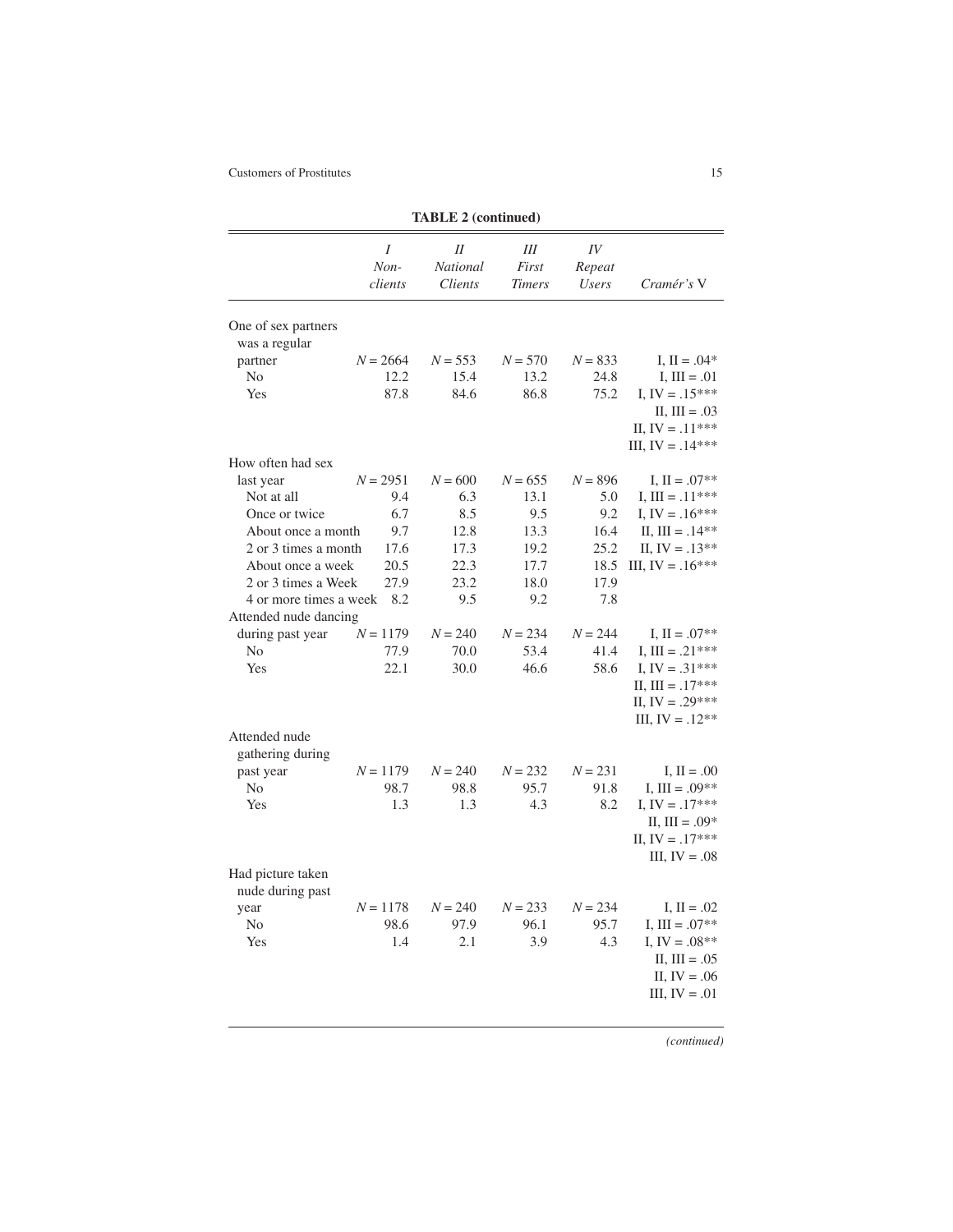|                                       | TABLE 2 (continued)    |                                         |                               |                              |                                                                                   |  |  |
|---------------------------------------|------------------------|-----------------------------------------|-------------------------------|------------------------------|-----------------------------------------------------------------------------------|--|--|
|                                       | I<br>$Non-$<br>clients | II<br><b>National</b><br><b>Clients</b> | III<br>First<br><b>Timers</b> | IV<br>Repeat<br><b>Users</b> | Cramér's V                                                                        |  |  |
| Bought or rented<br>X-rated videos    |                        |                                         |                               |                              |                                                                                   |  |  |
| during past year                      | $N = 2430$             | $N = 455$                               | $N = 681$                     | $N = 927$                    | I, $II = .08***$                                                                  |  |  |
| N <sub>o</sub>                        | 71.3                   | 61.8                                    | 44.2                          | 26.0                         | I, III = $.24***$                                                                 |  |  |
| Yes                                   | 28.7                   | 38.2                                    | 55.8                          | 74.0                         | I, IV = $.41***$<br>II, III = $.17***$<br>II, IV = $.35***$<br>III, IV = $.19***$ |  |  |
| Bought any sexually<br>explicit books |                        |                                         |                               |                              |                                                                                   |  |  |
| during past year                      | $N = 1179$             | $N = 240$                               | $N = 679$                     | $N = 929$                    | I, $II = .08**$                                                                   |  |  |
| N <sub>o</sub>                        | 85.0                   | 77.5                                    | 39.0                          | 25.7                         | I, III = $.48***$                                                                 |  |  |
| Yes                                   | 15.0                   | 22.5                                    | 61.0                          | 74.3                         | I, IV = $.60***$<br>II, III = $.34***$<br>II, IV = $.44***$<br>III, IV = $.14***$ |  |  |
| Touched sexually                      |                        |                                         |                               |                              |                                                                                   |  |  |
| by adult                              | $N = 1185$             | $N = 240$                               | $N = 417$                     | $N = 655$                    | I, $II = .10***$                                                                  |  |  |
| No                                    | 85.4                   | 75.4                                    | 89.7                          | 86.0                         | I, III = $.06*$                                                                   |  |  |
| Yes                                   | 14.6                   | 24.6                                    | 10.3                          | 14.0                         | I, $IV = .01$<br>II, III = $.19***$<br>II, IV = $.13***$<br>III, $IV = .06$       |  |  |
| Ever forced a woman                   |                        |                                         |                               |                              |                                                                                   |  |  |
| into any sex                          | $N = 1093$             | $N = 240$                               | $N = 413$                     | $N = 653$                    | I, $II = .16***$                                                                  |  |  |
| N <sub>o</sub>                        | 98.3                   | 91.3                                    | 100                           | 98.6                         | I, III = $.07**$                                                                  |  |  |
| Yes                                   | 1.7                    | 8.8                                     | 1.4                           | I, $IV = .01$                |                                                                                   |  |  |
|                                       |                        |                                         |                               |                              | II, III = $.24***$<br>II, IV = $.18***$<br>III, IV = $.07*$                       |  |  |

**TABLE 2 (continued)**

NOTE: Levels of significance for Pearson chi-squared test statistic: \**p* < .05. \*\**p* < .01. \*\*\**p* < .001.

Offenders were consistently more sexually liberal than men in the national samples and reported that they thought about sex, felt guilty when thinking about sex, and masturbated more frequently than men in the national samples. They were also much more likely to report having had more than two sexual partners during the past year, and were slightly less likely to identify one as a regular partner than men in the national samples. Nevertheless, they were slightly less likely to report having had sex twice or more per month during the past year. Men in the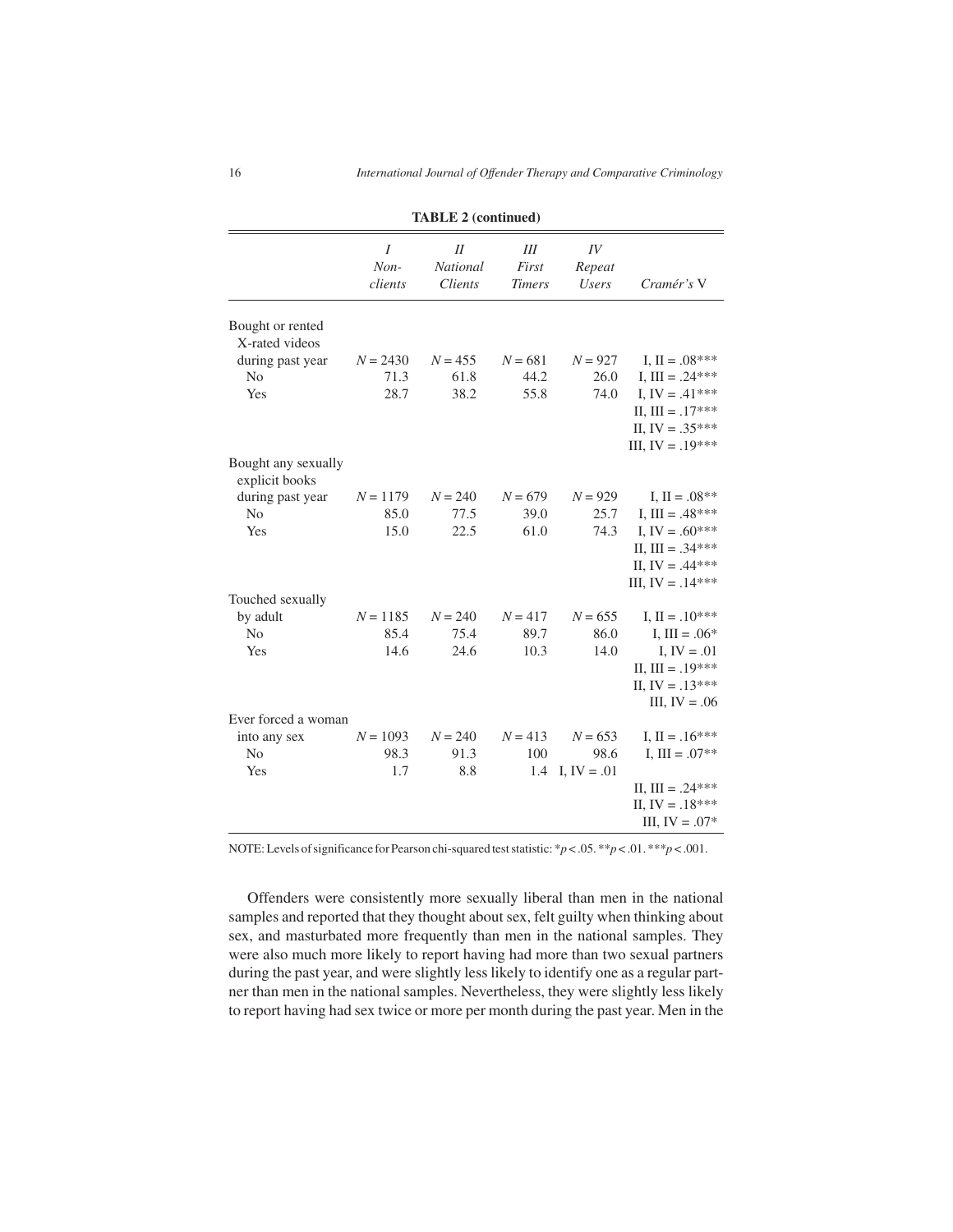customer sample were also much more likely to report having participated in other aspects of the sex industry, such as attending nude establishments, and viewing X-rated magazines and videos. The offenders were no more likely than the nationally sampled men to report having served in the military, having been touched sexually by an adult while they were children, or having forced women to have sex. The significant differences between customers and nationally sampled men are made more persuasive by the fact that the differences were consistent no matter which national sample was used (with the exception of age as explained earlier). In addition, with only one exception (attitude toward teen sex), the differences between the offender sample and each national sample were larger than the differences between the two national samples.

Similarities and differences between the samples for each of the three cities were also evaluated, though they will not be reported in detail here. Responses from the offenders in each city were similar to one another and demonstrated similar contrasts with the national samples, strengthening the conclusion that differences between offenders and the nationally sampled men reflect differences between customers and noncustomers rather than differences between regions or sampling strategies. The few differences that were found appear to reflect differences in the demographic makeup of the three cities.

Table 2 presents the most useful and informative contrasts. Here, nationally sampled men were separated depending on whether they reported having ever patronized prostitutes, and offenders were split based on whether they reported having patronized prostitutes once or more during the previous year. These comparisons allow us greater precision in comparing men who patronize prostitutes with men who have not done so. Consistent with the central focus of this article, the contrast between men who patronize prostitutes and men who do not, we concentrate primarily on the contrasts between noncustomers and repeat users. As explained earlier, contrasts in the background characteristics of customers and noncustomers likely reflect regional differences and sampling strategies rather than meaningful differences, and these will not be elaborated.

Marital status again emerges as an important discriminator between customers and noncustomers, with repeat users much less likely to be married than noncustomers, a contrast that does not likely reflect mere regional variation. In addition, repeat users were no younger than noncustomers meaning that differences in marital status were not due to differences in age. Repeat users who were married were less than one half as likely to report that their marriages were very happy and 9 times more likely to report that their marriages were not too happy than were noncustomers.

Repeat users were much more likely to report that they were generally not too happy than were noncustomers. They were, however, no more likely than noncustomers to report having served in the military, having been touched sexually by an adult while children, or having forced a woman to have sex. Repeat users consistently expressed greater sexual liberalism than noncustomers. Specifically, they were less likely to identify premarital sex, sex between teenagers,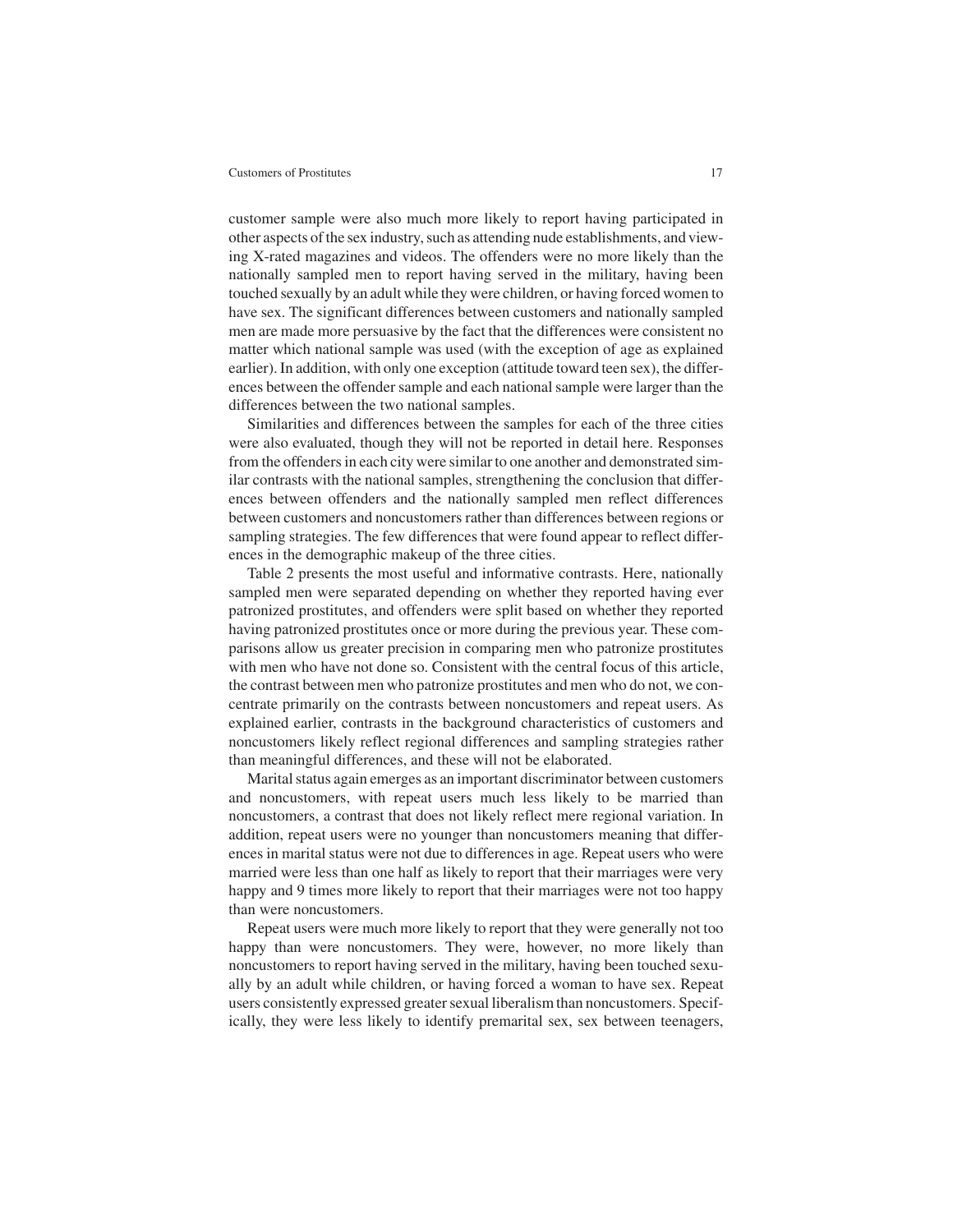extramarital sex, and homosexuality as always wrong and more likely to describe them as not wrong at all. They also reported thinking about sex and feeling guilty when thinking about sex more frequently than did noncustomers.

With regard to sexual behavior, repeat users reported having many more sexual partners during the past year than noncustomers. Whereas 80% of noncustomers had one or zero partners, more than 70% of repeat users reported having more than one partner. Repeat users were also less likely to report that one of their partners was a regular partner. Despite having had more partners, repeat users were somewhat less likely than noncustomers to report having sex once a week or more during the past year. Repeat users also reported more frequent masturbation than noncustomers.

Repeat users reported greater participation in all aspects of the sex industry than did noncustomers. They were much more likely to report having purchased sexually explicit magazines or videos, and they were more than twice as likely to have visited nude establishments. They were more than 6 times as likely to have attended nude gatherings, and 3 times more likely to have had their pictures taken in the nude than were noncustomers. These latter two items are ambiguous. However, the fact that these men reported greater participation in other aspects of the sex industry leads us to believe that their participation in nude gatherings and nude photography may have been primarily sexual and commercial.

For the most part, differences between offenders classified as repeat users and first timers mirrored the differences between repeat users and noncustomers, although the differences between the two groups of offenders were smaller. First timers were slightly more likely to be married, and those married reported greater marital happiness than repeat users. First timers expressed less sexual liberalism and less frequent participation in other aspects of the sex industry than did repeat users, something we would expect given their claims not to be regular customers. These findings tend to argue against the idea that regional differences or sampling strategies account for the differences between men who visit prostitutes and men who do not. The two groups of offenders were drawn from the same region through the same sampling strategy; yet findings confirm a set of distinctions between men who visit prostitutes and men who claim to have seldom or never visited prostitutes.

Of particular note is the high percentage of first timers who reported having had no sexual partners and no sex during the past year, a higher proportion than either the repeat users or the nationally sampled men. This may suggest that some first timers seek out prostitutes out of sexual frustration in what may be an isolated episode rather than a long-term pattern of behavior.

The men in the national sample who reported having been with a prostitute at some time represent an interesting contrast to the other groups. Their responses to many of the questions fall between the noncustomers and the offenders. However, they were older, more likely to have served in the military, and more likely to have been touched sexually by an adult while they were children than any of the other groups. They were also much more likely to report having forced a woman to have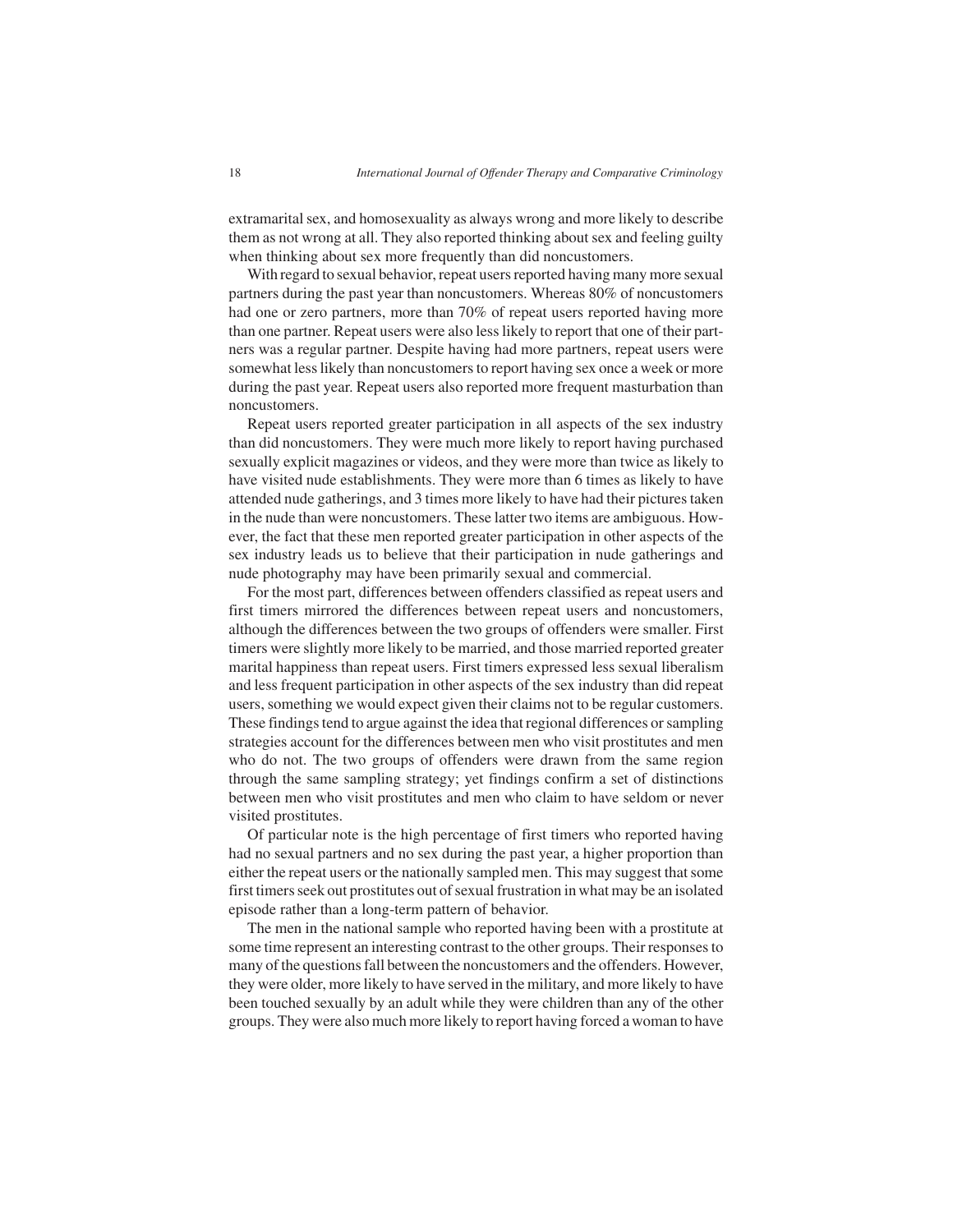sex. In addition, they reported thinking about sex and masturbating more than first-timer offenders. Many of these men appear to represent a different cohort of prostitution users than the current offenders, men who patronized prostitutes in the past, perhaps while serving in the military. Few are currently involved in sex with prostitutes (Sullivan & Simon, 1998). The issues that predicted their involvement in prostitution may be different than the issues that predict involvement today. For an elaboration of the contrasts between men taking the NHSLS who reported having patronized prostitutes at some time and men who did not, see Sullivan and Simon (1998).

Supporting Hypothesis 1, customers of prostitutes were less likely than other men to be married. Of those who were married, customers had less happy marriages. Hypothesis 2, that customers would have more sexual partners and more frequent sexual experiences than the nationally sampled men, received mixed support. Although customers had more partners, they did not have sex more frequently. Hypothesis 3 was clearly supported, as customers were also much more likely to report having watched pornographic movies or purchased adult magazines during the past year than the nationally sampled men. Customers were significantly less likely to describe premarital sex, homosexuality, teen sex, and extramarital sex as always wrong and more likely to describe them as not at all wrong. These results are completely consistent with Hypothesis 4. Hypothesis 5 was not supported, as customers were no more likely than the national sample to report having served in the military. Finally, Hypothesis 6 received mixed support. Responses of first timers were significantly different from repeat users on most variables, and they did mirror differences between customers and the national sample on most of these variables. However, first timers were more likely than either repeat users or noncustomers to report having had no sexual partners and no sex during the past year.

# **DISCUSSION**

In the introduction to the current study, we identified two divergent perspectives toward the customers of prostitutes, the every man perspective, which tends to normalize the customer or emphasize his similarities with other men, and the peculiar man perspective, which tends to see customers as having various deficiencies or other unique qualities. Atchison, Fraser, and Lowman (1998) identified similar divergences in social science accounts of customers. Although we acknowledge that this way of framing the issue tends to imply an either/or approach to the problem, existing research has also lacked balance and tended toward oversimplification and overgeneralization (Weitzer, 2000). In fact, the results of the current study do not support either of these divergent perspectives.

Although we have discussed statistically significant differences at length, it is important to note that the differences between customers and noncustomers presented here are modest. In addition, the NHSLS indicates that only a minority of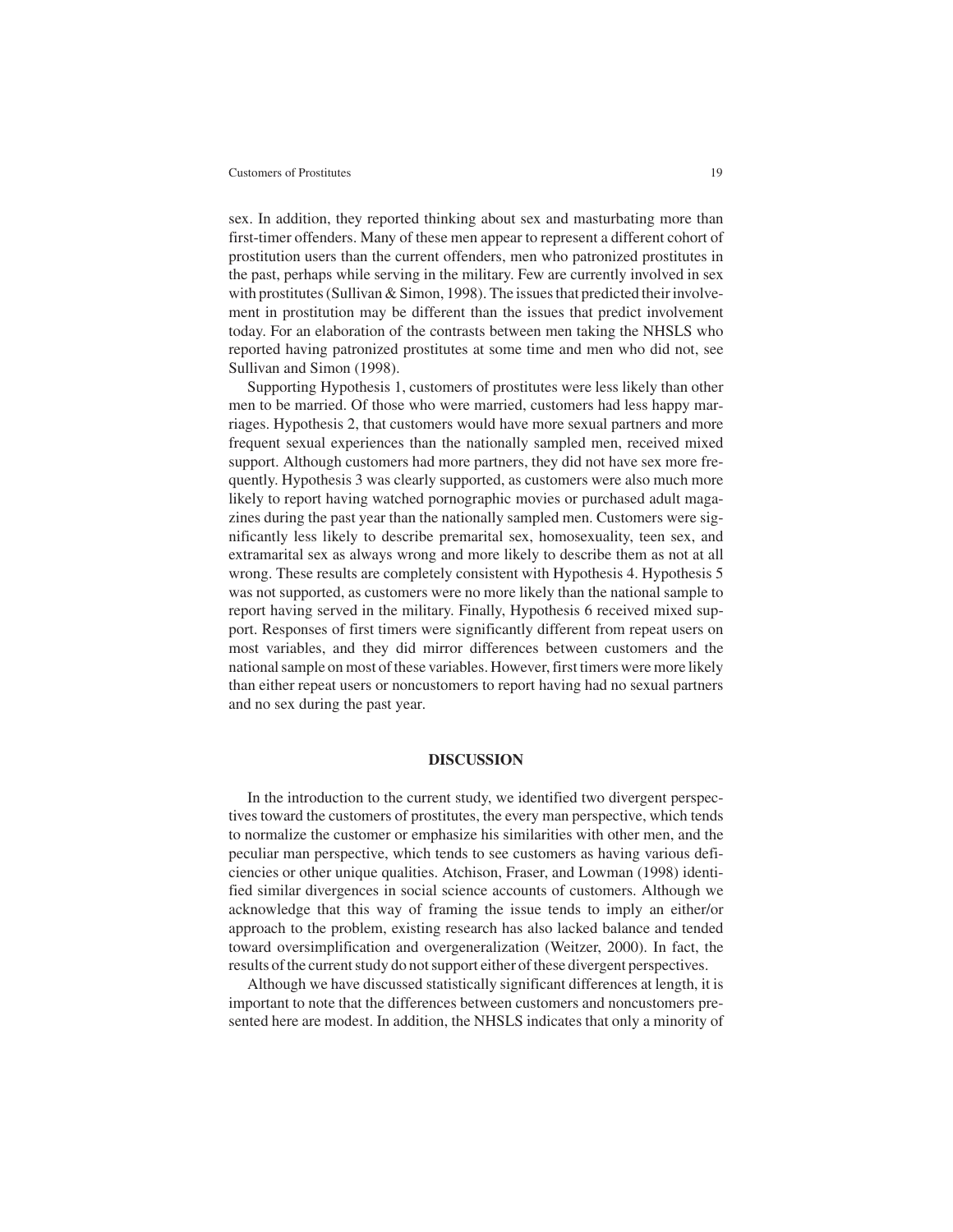men have ever visited prostitutes, and a very small proportion have visited prostitutes within the past year. Of course, it would be a leap to reject the every man perspective based solely on these findings. However, it is reasonable to question the assumption that prostitution is a normal part of masculine activity or that most men would patronize prostitutes given the opportunity.

On the other hand, research that has pathologized the customer by emphasizing his personal deficiencies or negative qualities tends to marginalize offenders, rather than recognizing larger cultural and situational factors that may lead men to pursue prostitutes. Although differences exist between customers and other men, and undoubtedly some psychopaths gravitate toward prostitution, there is a great deal of overlap in the characteristics of customers and other men across the variables examined here. In addition, comparisons between first timers and regular users indicate that, although first timers have some unique qualities as a category, they generally fall in between regular users and the national sample of men. This would tend to weaken support for the peculiar man perspective, indicating that the customers of prostitutes in general are different from other men in degree rather than quality.

The findings presented here indicate that there are meaningful differences between the arrested customers of female street prostitutes and nationally representative samples of men. In particular, the male customers of female street prostitutes are less likely to be married, less likely to be happily married if married, and more likely to report being not too happy in general than men in the national samples. Customers reported thinking about sex, masturbating, and feeling guilty about thinking about sex more frequently than men in general. Customers were less likely to find a variety of somewhat controversial sexual activities as wrong than were other men. Most striking, customers were much more likely to participate in other aspects of the sex industry than are men in general. The findings are made more persuasive by the fact that the differences between the offender sample and each national sample were larger than the differences between the two national samples. In addition, the variations between the offender subsamples were generally smaller than the differences between offenders and the nationally sampled men. The differences emerge most powerfully when the responses of repeat users—men who had visited prostitutes at least once during the past year were compared with men in the national sample who had never done so. Although the measure of strength of association used in this article, Cramér's *V*, cannot be interpreted in terms of proportional reduction of error or the amount of variance explained, the coefficients appear modest for the most part, indicating modest relationships between the variables under consideration here.

The lower rate of marriage and the diminished marital happiness of customers in comparison to the national sample are more clear and meaningful than the other background comparisons. Davis (1937), in his classic article on the topic, argued that prostitution exists to fill the gap between men's sexual needs and their opportunities to fulfill them through socially acceptable means, a perspective echoed by Polatin (1970) and many others. Relationships with prostitutes could also reflect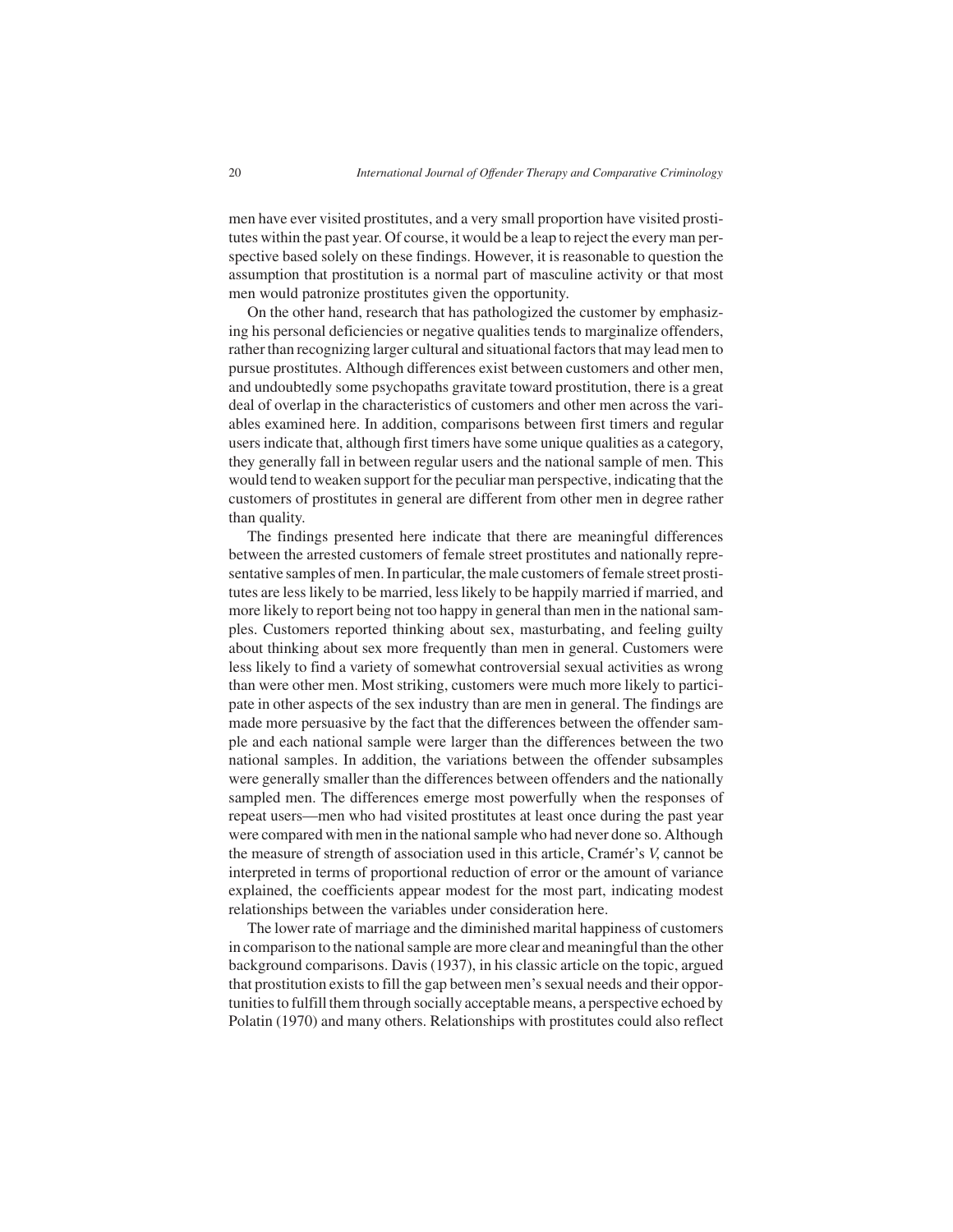attempts by men to meet their emotional needs, such as the need for intimacy and companionship. For some men, prostitution may be a temporary outlet when they are not involved in a sexual relationship or are experiencing difficulties in their intimate relationships. For these men, prostitution may be an isolated behavior rather than a habit. For others, difficulty in finding a marriage partner because of shyness, awkwardness, or unattractiveness could lead to sexual relations with prostitutes as a more regular part of their lifestyle. However, it is also possible that the relationship between marital status and prostitution use could be causally reversed. Involvement with prostitutes could make a man less appealing as a marriage partner, either because his offenses are known or because he has come to respond to women differently as a result of his liaisons with prostitutes. In addition, involvement with prostitutes might reduce some men's marital happiness, either because they develop unrealistic expectations of their marriage partner or because they have reduced capacities to contribute to a satisfying partnership. Despite the strength and consistency of the relationship between marital status, marital happiness, and involvement in prostitution, these explanations are clearly not applicable to all customers of prostitutes, as 40% were married, and 38% of married customers reported that their marriages were very happy (38%) or pretty happy  $(40\%)$ .

The sexual liberalism of customers revealed by this study is consistent with the orientation of several firsthand accounts (Diana, 1985; Korn, 1998; Loebner, 1998). For example, Loebner (1998) took an explicit public stand against defining prostitution as immoral or exploitative. It is not surprising that arrested customers of female street prostitutes are less judgmental about sexuality than the national sample, less likely to agree that sexuality outside the traditional marital relationship is wrong. More worrisome are the minority of customers who are extremely judgmental about sexual morality but violate their beliefs by engaging in prostitution anyway. In these cases, prostitutes, as sexually provocative women, could be blamed for the moral failings of their customers and become targets for violence (Davis, 1993; Monto & Hotaling, 2001).

The findings regarding frequency of sex and number of sexual partners during the past year suggest that there may be different categories of prostitution users. On one end of the spectrum are first timers who have not had any sexual partners nor any sexual experiences during the past 12 months and are arrested while making a failed attempt to secure the sexual services of a prostitute by propositioning a police decoy. For this group, prostitution may never become a regular aspect of their lives. On the other end of the spectrum are regular users who have high numbers of partners and regularly have sex with prostitutes. For these men, prostitution may reflect a pattern of promiscuity that may include sexual relations with nonprostitutes as well.

The greater frequency with which arrested customers reported thinking about sex and masturbating appears to reflect a greater focus on sex among these men. It is also consistent with customers' greater participation in all aspects of the sex industry. For some customers, their experience of the world may revolve around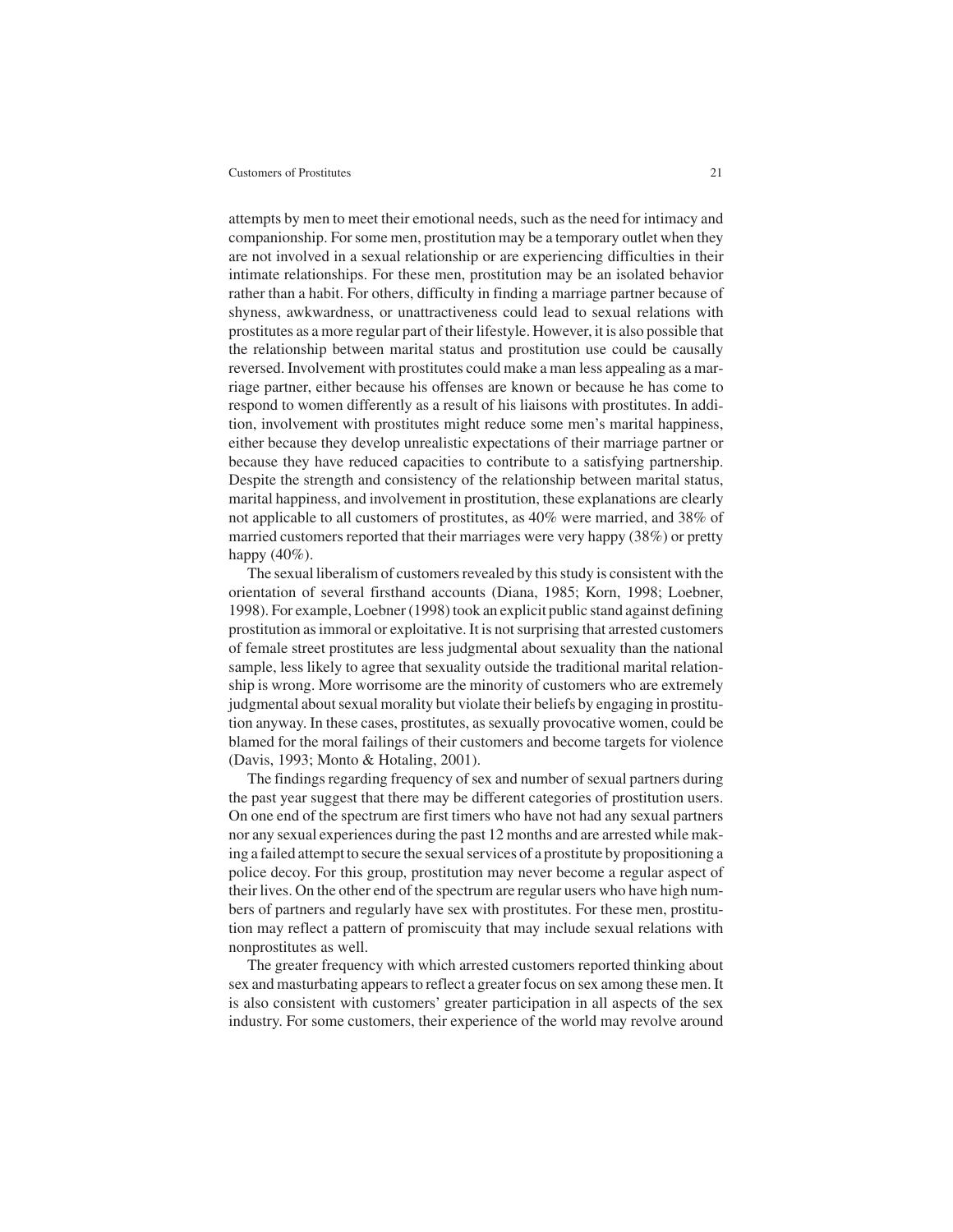sex. It is interesting to note, arrested customers also reported feeling guilty when thinking about sex more frequently than other men. This guilt could be due to cognitive dissonance (Festinger, 1957) especially among men with sexually conservative attitudes. Response frequencies point to the existence of a substantial proportion of customers who are sexually conservative but participate in the sex industry anyway, a seemingly uncomfortable combination of responses.

Arrested customers were not more likely than other men to report having been touched sexually by an adult while they were children. This suggests that prostitution offenses may be very different from other types of sexual offenses, which are strongly associated with childhood sexual abuse (Graham, 1996; Kendall-Tacket, Williams, & Finkelhor, 1993). Findings also do not show arrested customers to be more likely to report having forced a woman to have sex. This is consistent with other research on this population (Monto & Hoteling, 2001) that shows customers to be no more likely to endorse rape myths than other samples of men. This does not, however, contradict the widely accepted knowledge that prostitutes are frequent victims of violent crime. Rather, it suggests that a relatively small proportion of customers may be responsible for these crimes.

The results of the current study diverge somewhat from Sullivan and Simon's (1998) comparison of customers and noncustomers who took part in the National Health and Social Life Survey. As described earlier, that study distinguished customers from noncustomers based on whether they reported having paid a woman for sex. Sullivan and Simon (1998) reported that there were no differences between men who had paid for sex and men who had not, in terms of marital or cohabitation status at the time of the survey. However, this leaves open the possibility that there were differences in marital status at the time of the prostitution encounter. They also reported that men who reported having paid for sex were more likely to report having served in the military than other men, in contrast to the current study's finding that the customer sample was no more likely than the national sample to report military service. Although men serving in the military may be more likely to engage in prostitution than other men, they may not be substantially more likely to visit prostitutes or to be arrested for prostitution after having left the service. Finally, Sullivan and Simon (1998) reported that customers were no more likely to be sexually liberal than noncustomers, while the data from the current study consistently show customers to be more sexually liberal than the national sample, and repeat users are more sexually liberal than first timers. It may be that the NHSLS sample of customers was not be large enough for these differences to emerge or that the relationship between prostitution and sexual liberalism is stronger among men who have recently or repeatedly been involved with prostitutes than among men whose experiences may have been some time ago, perhaps during military service.

Although the current study is an improvement over the small convenience samples, anecdotal and clinical accounts, and media-generated stereotypes that have characterized most conceptions of the customers of female prostitutes, it is important to recognize its limitations. The participants had all been arrested and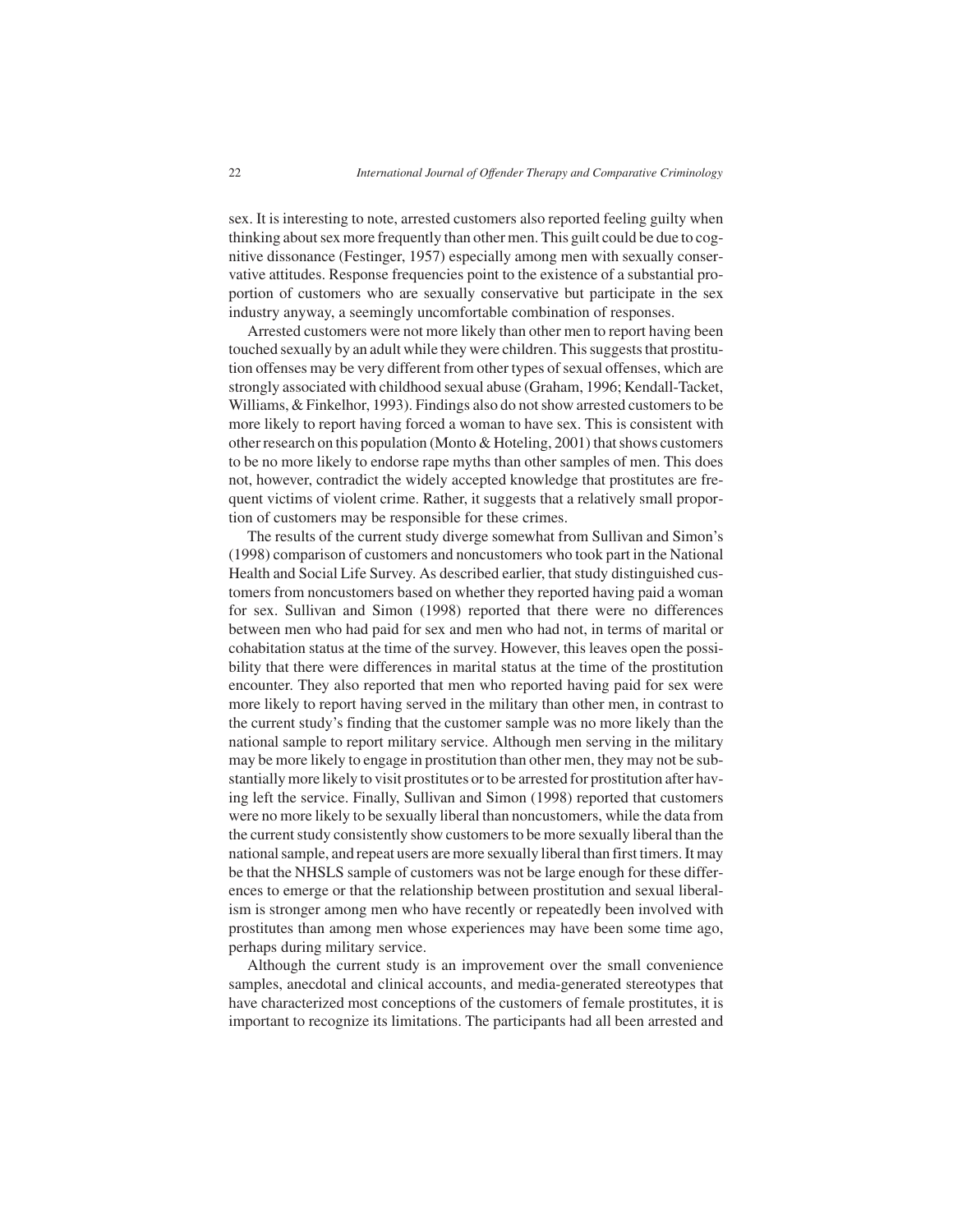were gathered for workshops designed to persuade them not to reoffend. As such, their responses may have been shaped by having their prostitution seeking labeled as wrong and illegal. Although the effects of this official labeling and sanctioning are beyond measurement given the methods of the current study, we would likely see greater bias in responses to socially undesirable behaviors, such as reported use of prostitutes and pornography, and fewer differences in demographic items, such as marital status. In addition, the participants were all arrested while trying to hire female street prostitutes. Men who patronize escort services or brothels, men who patronize male prostitutes, and so-called regulars who have longer term relationships with prostitutes they know personally may differ significantly from the participants in the current study.

The findings reported here do not contradict most of the popular conceptions of the customers of prostitutes—the shy, awkward, or ugly individual who has difficulty establishing a conventional relationship with a woman; the dissatisfied husband who wants a little danger and excitement or whose partner will not or cannot meet his perceived needs; the highly sexed individual with few moral limitations regarding sexuality and an interest in immediate satisfaction and multiple partners; the individual who has been socialized to see prostitution as normal and acceptable; the individual interested in dominating women and/or participating in sexual activities that most nonprostitutes would find objectionable (McKeganey & Barnard, 1996; Monto, 2000). More research is needed to identify whether there are distinctive causal constellations, distinctive categories of customers, or instead, a small number of characteristics customers share in common that differentiate them from noncustomers. Although the current study did not provide an answer to these questions, it does indicate that customers differ in meaningful ways from men in general.

# **ACKNOWLEDGMENTS**

The authors wish to thank Robert Duff, Alex Monto, and Ron Weitzer for their helpful comments.

# **REFERENCES**

- Alexander, P. (1987). Prostitution: A difficult issue for feminists. In F. Delacoste & P. Alexander (Eds.), *Sex work: Writings by women in the sex industry* (pp. **PAGES** ). Pittsburgh, PA: Cleis Press.
- Armstrong, E. G. (1978). Massage parlors and their customers. *Archives of Sexual Behavior*, *7*(2), 117- 125.
- Atchison, C., Fraser, L., & Lowman, J. (1998). Men who buy sex: Preliminary findings of an exploratory study. In J. E. Elias, V. L. Bullough, V. Elias, & G. Brewer (Eds.), *Prostitution: On whores, hustlers, and johns* (pp. 172-203). Amherst, NY: Prometheus.

Barry, K. (1995). *The prostitution of sexuality*. New York: New York University Press.

Benjamin, H., & Masters, R. E. L. (1964). *Prostitution and morality*. New York: Julian Press.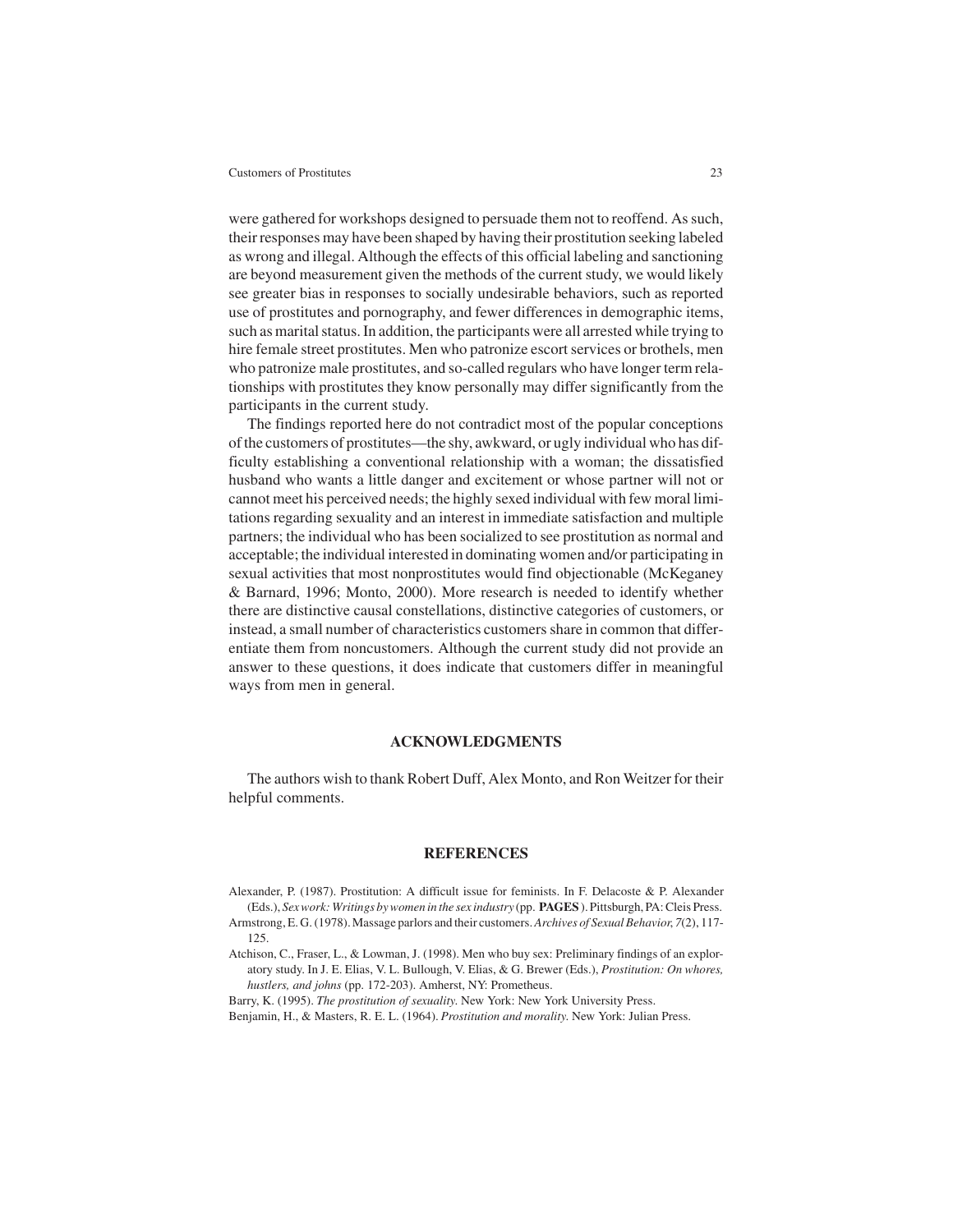- Bullough, V., & Bullough, B. (1987). *Women and prostitution: A social history*. New York: Prometheus.
- Bullough, V. L. (1970, July). Why do married men visit prostitutes?*Medical Aspects of Human Sexuality*, *4*, 93-94.
- Burt, M. R. (1980). Cultural myths and supports for rape. *Journal of Personality and Social Psychology*, *38*, 217-230.
- Davis, J. A., & Smith, T. W. (1992). *The NORC General Social Survey: A user's guide*. Newbury Park, CA: Sage.
- Davis, K. (1937). The sociology of prostitution. *American Sociological Review*, *2*, 744-755.
- Davis, N. (1993). *Prostitution: An international handbook on trends, problems, and policies*. London: Greenwood.
- Diana, L. (1985).*The prostitute and her clients: Her business is your pleasure*. Springfield, IL: Charles C Thomas.

Dworkin, A. (1993). Prostitution and male supremacy. *Michigan Journal of Gender and Law*, *1*, 1-12. Ellis, A. (1959). Why married men visit prostitutes. *Sexology*, *25*, 344-347.

- Festinger, L. (1957). *A theory of cognitive dissonance*. New York: Harper & Row.
- Glover, E. (1943). *The psychopathology of prostitution*. London: Institute for the Study and Treatment of Delinquency.
- Graham, K. R. (1996). The childhood victimization of sex offenders: An underestimated issue. *International Journal of Offender Therapy and Comparative Criminology*, *40*(3), 192-203.
- Healey, J. H. (1990). *Statistics: A tool for social research*. Belmont, CA: Wadsworth.

Holzman, H. R., & Pines, S. (1982). Buying sex: The phenomenology of being a john. *Deviant Behavior*, *4*, 89-116.

- Hunter, S. K. (1993). Prostitution is cruelty and abuse to women and children. *Michigan Journal of Gender and Law*, *1*, 91-104.
- Jordan, J. (1997). User buys: Why men buy sex. *Australian and New Zealand Journal of Criminology*, *30*, 55-71.
- Kendall-Tacket, K. A., Williams, L. M., & Finkelhor, D. (1993). Impact of sexual abuse among children: A review and synthesis of recent empirical studies.*Psychological Bulletin*, *11*(3), 164-180.
- Kinsey, A. C., Pomeroy, W. B., & Martin, E. (1948). *Sexual behavior in the human male*. Philadelphia: W. B. Saunders.
- Korn, J. (1998). My sexual encounters with sex workers: The effects on a consumer. In J. E. Elias, V. L. Bullough, V. Elias, & G. Brewer (Eds.), *Prostitution: On whores, hustlers, and johns* (pp. 204- 207). Amherst, NY: Prometheus.
- Laumann, E. O., Gagnon, J. H., Michael, R. T., & Michaels, S. (1994). *The social organization of sexuality*. Chicago: University of Chicago Press.
- Loebner, H. G. (1998). Being a john. In J. E. Elias, V. L. Bullough, V. Elias, & G. Brewer (Eds.),*Prostitution: On whores, hustlers, and johns* (pp. 221-226). Amherst, NY: Prometheus.
- McKeganey, N., & Barnard, M. (1996). *Sex work on the streets: Prostitutes and their clients*. Philadelphia: Open University Press.
- Michael, R. T., Gagnon, J. H., Laumann, E. O., & Kolata, G. (1994). *Sex in America: A definitive survey*. Boston: Little, Brown.
- Miller, E., Romenesko, K., & Wondolkowski, L. (1993). The United States. In N. Davis (Ed.),*Prostitution: An international handbook on trends, problems, and policies*(pp. **PAGES** ). London: Greenwood.
- Monto, M. A. (1998). Holding men accountable for prostitution: The unique approach of the Sexual Exploitation Education Project (SEEP). *Violence Against Women*, *4*(4), 505-517.
- Monto, M. A. (2000). Why men seek out prostitutes. In R. Weitzer (Ed.), *Sex for sale: Prostitution, pornography, and the sex industry* (pp. **PAGES** ). New York: Routledge.
- Monto, M. A., & Hotaling, N. (2001). Rape myth acceptance among the male clients of female street prostitutes. *Violence Against Women*, *7*(3), 275-293.